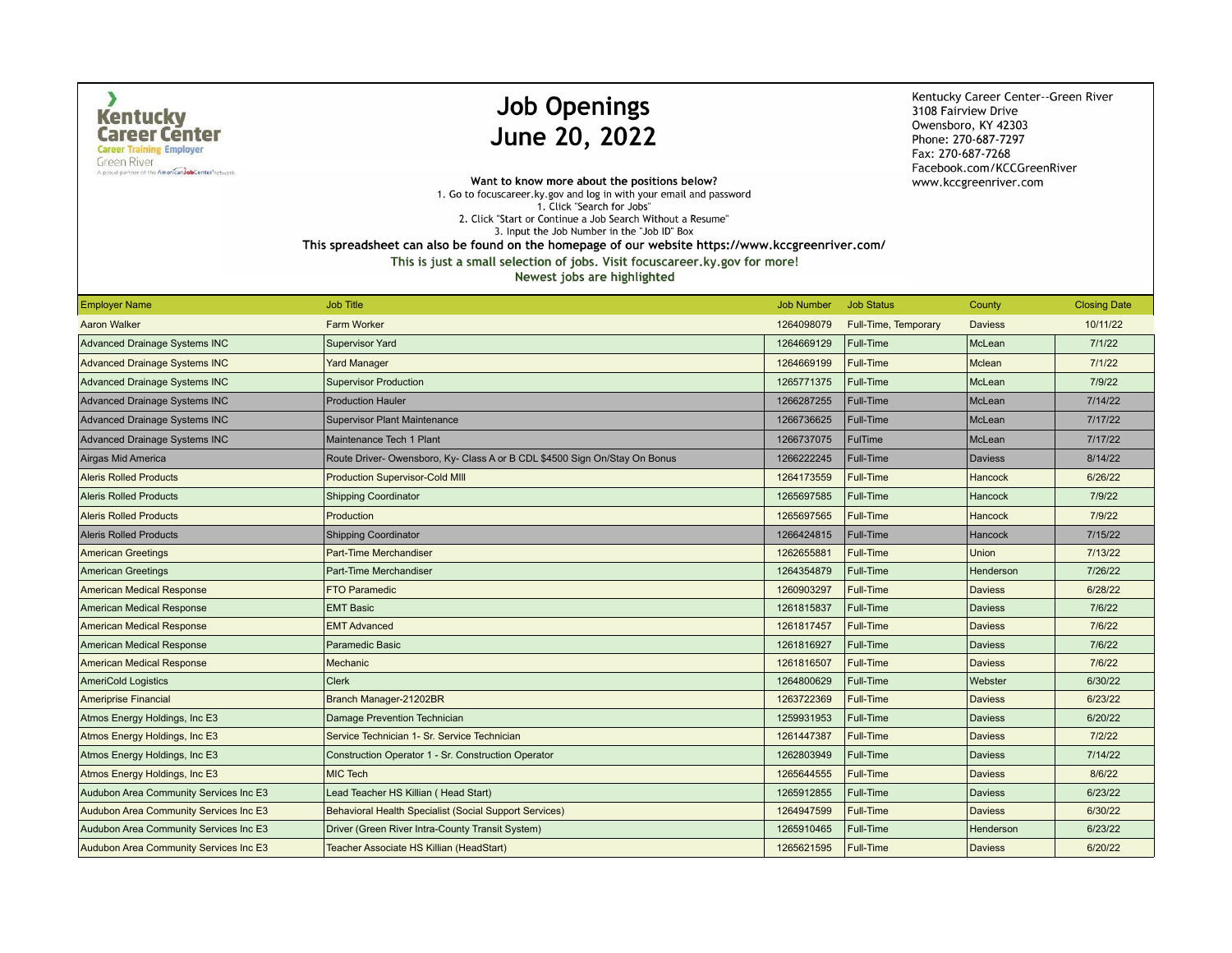$\lambda$ 

**Green River** A proud partner of the American Job Center hetwork

# **Job Openings** June 20, 2022

Kentucky Career Center--Green River 3108 Fairview Drive Owensboro, KY 42303 Phone: 270-687-7297 Fax: 270-687-7268 Facebook.com/KCCGreenRiver www.kccgreenriver.com

Want to know more about the positions below? 1. Go to focuscareer.ky.gov and log in with your email and password 1. Click "Search for Jobs" 2. Click "Start or Continue a Job Search Without a Resume" 3. Input the Job Number in the "Job ID" Box This spreadsheet can also be found on the homepage of our website https://www.kccgreenriver.com/

This is just a small selection of jobs. Visit focuscareer.ky.gov for more!

| <b>Employer Name</b>                      | <b>Job Title</b>                                                           | <b>Job Number</b> | <b>Job Status</b>    | County         | <b>Closing Date</b> |
|-------------------------------------------|----------------------------------------------------------------------------|-------------------|----------------------|----------------|---------------------|
| Audubon Area Community Services Inc E3    | Teacher Associate HS Hager (HeadStart)                                     | 1265622575        | Full-Time            | <b>Daviess</b> | 6/20/22             |
| Audubon Area Community Services Inc E3    | Early Care Associate Hager (HeadStart)                                     | 1265622875        | Full-Time            | <b>Daviess</b> | 6/21/22             |
| Audubon Area Community Services Inc E3    | Center Assistant Killian (HeadStart)                                       | 1265621935        | Full-Time            | Daviess        | 6/20/22             |
| Audubon Area Community Services Inc E3    | Center Assistant Seven Hills (HeadStart)                                   | 1265622725        | Full-Time            | <b>Daviess</b> | 6/21/22             |
| Audubon Area Community Services Inc E3    | Driver (Green River Intra-County Transit System)                           | 1265909835        | Full-Time            | <b>Daviess</b> | 6/23/22             |
| Audubon Area Community Services Inc E3    | Teacher Associate HS (Head Start)                                          | 1266118445        | <b>Full-Time</b>     | Union          | 6/23/22             |
| Audubon Area Community Services Inc E3    | Family Specialist (Social Support Services)                                | 1266178455        | Full-Time            | Daviess        | 6/26/22             |
| Audubon Area Community Services Inc E3    | Community Services Coordinator (Community Services)                        | 1266180815        | <b>Full-Time</b>     | Henderson      | 6/26/22             |
| Audubon Area Community Services Inc E3    | Program Assistant (Audubon Community Care Clinic)                          | 1266522335        | Full-Time            | <b>Daviess</b> | 6/28/22             |
| Audubon Area Community Services Inc E3    | Teacher Assocaite HS Seven Hills (Head Start)                              | 1266672235        | Full-Time            | <b>Daviess</b> | 6/29/22             |
| <b>Averitt Express</b>                    | Regional Truck Driver-OWN                                                  | 1253979875        | Full-Time            | Owensboro      | 6/29/22             |
| <b>AWGR LLC</b>                           | <b>Farm Worker</b>                                                         | 1240549577        | Full-Time, Temporary | <b>Daviess</b> | 8/11/22             |
| <b>AWGR LLC</b>                           | <b>Farm Worker</b>                                                         | 1261404157        | Full-Time, Temporary | Daviess        | 10/6/22             |
| <b>Ben Dunn</b>                           | <b>Farm Worker</b>                                                         | 1259937163        | Full-Time, Temporary | McLean         | 9/22/22             |
| Big Rivers Electric Corporation E3        | Electrician                                                                | 1259451943        | Full-Time            | Ohio           | 7/1/22              |
| <b>Big Rivers Electric Corporation E3</b> | <b>Substation Field Test Specialist</b>                                    | 1266157925        | Full-Time            | Henderson      | 6/26/22             |
| <b>Bimbo Bakeries</b>                     | <b>Rout Sales Professional</b>                                             | 1265120885        | Full-Time            | <b>Daviess</b> | 8/2/22              |
| <b>Bimbo Bakeries</b>                     | <b>Market Sales Leader</b>                                                 | 1261790787        | <b>Full-Time</b>     | <b>Daviess</b> | 7/5/22              |
| <b>Bimbo Bakeries</b>                     | <b>Fleet Mechanic</b>                                                      | 1266420555        | Full-Time            | Daviess        | 8/14/22             |
| <b>Bittel and Bittel</b>                  | <b>Farm Worker</b>                                                         | 1236544571        | Full-Time, Temporary | <b>Daviess</b> | 7/17/22             |
| <b>Buchanan Farms LLC</b>                 | <b>Farm Worker</b>                                                         | 1248413733        | Full-Time            | Webster        | 8/30/22             |
| <b>Buchanan Farms LLC</b>                 | <b>Farm Worker</b>                                                         | 1259477573        | Full-Time, Temporary | Webster        | 9/24/22             |
| Caseys Rides Inc. 3                       | <b>Amusement &amp; Recreation Attendants- Carnival</b>                     | 1264273819        | Full-Time, Seasonal  | Daviess        | 6/28/22             |
| Cecil Tobacco Company LLC                 | <b>Farm Worker</b>                                                         | 1241917799        | Full-Time, Temporary | <b>Daviess</b> | 8/7/22              |
| <b>Centerline Drivers</b>                 | <b>CDL Truck Driver (Commercial Drivers License)</b>                       | 1262414491        | Full-Time            | Daviess        | 8/13/22             |
| <b>Centerline Drivers</b>                 | <b>CDL Truck Driver (Commercial Drivers License Truck Driver)</b>          | 1262414491        | Full-Time            | <b>Daviess</b> | 8/13/22             |
| <b>Charter Communications/Spectrum</b>    | Field Technician - \$20/hr. Starting Pay                                   | 1260069593        | Full-Time            | <b>Daviess</b> | 6/23/22             |
| <b>Charter Communications/Spectrum</b>    | Retail Sales Specialist - \$22.50 target hourly earnings, plus incentives! | 1260227813        | Full-Time            | <b>Daviess</b> | 6/23/22             |
| <b>Charter Communications/Spectrum</b>    | Retail Sales Specialist - \$22.50 target hourly earnings, plus incentives! | 1260906847        | Full-Time            | Daviess        | 6/28/22             |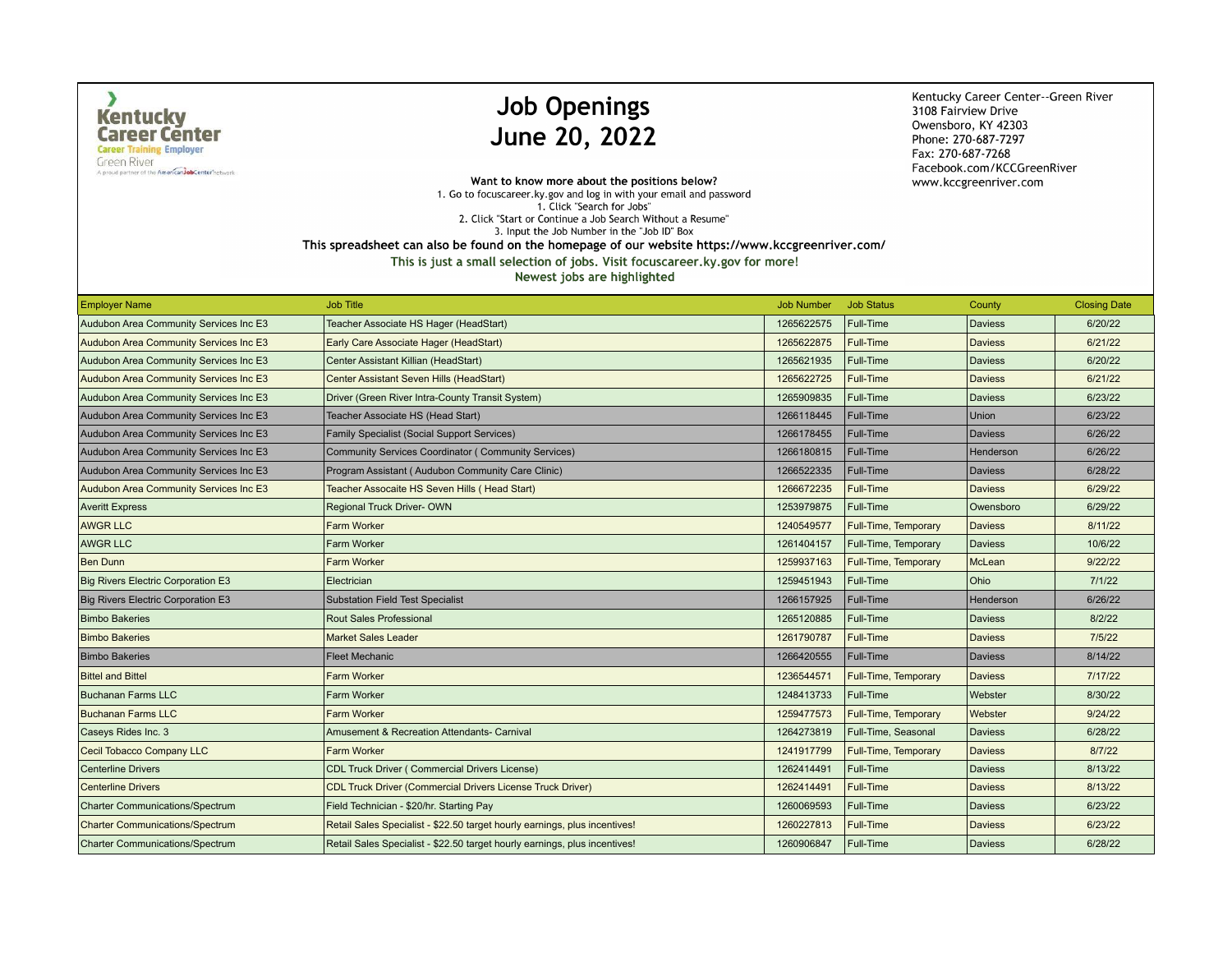$\lambda$ 

**Green River** A proud partner of the American Job Center hetwork

# **Job Openings** June 20, 2022

Kentucky Career Center--Green River 3108 Fairview Drive Owensboro, KY 42303 Phone: 270-687-7297 Fax: 270-687-7268 Facebook.com/KCCGreenRiver www.kccgreenriver.com

Want to know more about the positions below? 1. Go to focuscareer.ky.gov and log in with your email and password 1. Click "Search for Jobs" 2. Click "Start or Continue a Job Search Without a Resume" 3. Input the Job Number in the "Job ID" Box This spreadsheet can also be found on the homepage of our website https://www.kccgreenriver.com/

| <b>Employer Name</b>                   | <b>Job Title</b>                                                                   | <b>Job Number</b> | <b>Job Status</b>    | County           | <b>Closing Date</b> |
|----------------------------------------|------------------------------------------------------------------------------------|-------------------|----------------------|------------------|---------------------|
| <b>Charter Communications/Spectrum</b> | Retail Sales Specialist - \$22.50 target hourly earnings, plus incentives!         | 1262323607        | Full-Time            | Henderson        | 7/10/22             |
| <b>Charter Communications/Spectrum</b> | Outside Sales Representative / \$5,000 Sign on Bonus + \$2,500 training pay + unli | 1262309367        | Full-Time            | <b>Daviess</b>   | 7/9/22              |
| <b>Charter Communications/Spectrum</b> | Retail Sales Specialiat - \$22.50 target hourly earnings, plus incentives!         | 1262659991        | Full-Time            | Henderson        | 7/13/22             |
| <b>Charter Communications/Spectrum</b> | Outside Sales Representative / \$5,000 Sign on Bonus + \$2,500 training pay + unli | 1265105795        | Full-Time            | <b>Daviess</b>   | 8/2/22              |
| <b>Charter Communications/Spectrum</b> | Enterprise Account Executive Spectrum Enterprise                                   | 1266448755        | Full-Time            | <b>Daviess</b>   | 8/14/22             |
| <b>Charter Communications/Spectrum</b> | Strategic Account Specialist in Government and Education, Spectrum Enterprise      | 1266440885        | Full-Time            | <b>Daviess</b>   | 8/14/22             |
| Chiapas Tobacco Co.                    | <b>Farm Worker</b>                                                                 | 1261357537        | Full-Time, Temporary | <b>Daviess</b>   | 9/29/22             |
| <b>Chris Kramer</b>                    | Farm Worker                                                                        | 1259239873        | Full-Time            | Ohio             | 9/30/22             |
| City of Henderson Kentucky E3          | <b>Wastewater Treatment Operator I</b>                                             | 1263971089        | Full-Time            | Henderson        | 6/24/22             |
| City of Owensboro E3                   | <b>Law Enforcement Officer</b>                                                     | 1266203335        | Full-Time            | <b>Daviess</b>   | 7/7/22              |
| City of Owensboro E3                   | <b>Crew Leader</b>                                                                 | 1266671395        | Full-Time            | <b>Daviess</b>   | 6/25/22             |
| <b>Clarke Power Service</b>            | Service Writer/Truck Parts Customer Support Representative                         | 1261146067        | Full-Time            | Henderson        | 7/1/22              |
| Columbia Brands USA LLC                | Warehouse Coordinator- Returns Second Shift                                        | 1264047609        | Full-Time            | Henderson        | 7/24/22             |
| Columbia Brands USA LLC                | Warehouse Coordinator- Outbound Weekend Shift                                      | 1264049489        | Full-Time            | Henderson        | 7/24/22             |
| Columbia Brands USA LLC                | Warehouse Associate- Inbound Second Shift                                          | 1264045569        | Full-Time            | Henderson        | 7/24/22             |
| Columbia Brands USA LLC                | Warehouse Associate I-Returns Day                                                  | 1264050609        | Full-Time            | Henderson        | 7/24/22             |
| Columbia Brands USA LLC                | Warehouse Associate-Outbound/Active Weekend Shift                                  | 1264045349        | Full-Time            | Henderson        | 7/24/22             |
| Columbia Brands USA LLC                | Warehouse Associate I- Ecom Weekend Shift                                          | 1264049769        | Full-Time            | Henderson        | 7/24/22             |
| Columbia Brands USA LLC                | Warehouse Associate I-Outbound Weekend Shift                                       | 1246068369        | Full-Time            | <b>Henderson</b> | 7/24/22             |
| Columbia Brands USA LLC                | Warehouse Associate I-Outbound Second Shift                                        | 1264044909        | Full-Time            | Hendserson       | 7/24/22             |
| Columbia Brands USA LLC                | Warehouse Associate-Ecommerce Second Shift                                         | 1264044459        | Full-Time            | Henderson        | 7/24/22             |
| Columbia Brands USA LLC                | Warehouse Associate-Shipping Day                                                   | 1264045789        | Full-Time            | Henderson        | 7/24/22             |
| Columbia Brands USA LLC                | Warehouse Associate-Ecommerce Day Shift                                            | 1264046019        | <b>Full-Time</b>     | Henderson        | 7/24/22             |
| Columbia Brands USA LLC                | Warehouse Associate-Weekend Shift                                                  | 1264044689        | Full-Time            | Henderson        | 7/24/22             |
| Columbia Brands USA LLC                | <b>Warehouse Associate-VAS Weekend Shift</b>                                       | 1264046229        | <b>Full-Time</b>     | Henderson        | 7/24/22             |
| Columbia Brands USA LLC                | Warehouse Associate-VAS Second Shift                                               | 1264045129        | Full-Time            | Henderson        | 7/24/22             |
| Columbia Brands USA LLC                | <b>Warehouse Associate-VAS Days</b>                                                | 1264046339        | Full-Time            | Henderson        | 7/24/22             |
| Columbia Brands USA LLC                | Warehouse Associate-VAS Days                                                       | 1264048739        | Full-Time            | Henderson        | 7/24/22             |
| Columbia Brands USA LLC                | Warehouse Associate-Shipping Second Shift                                          | 1264047379        | Full-Time            | Henderson        | 7/24/22             |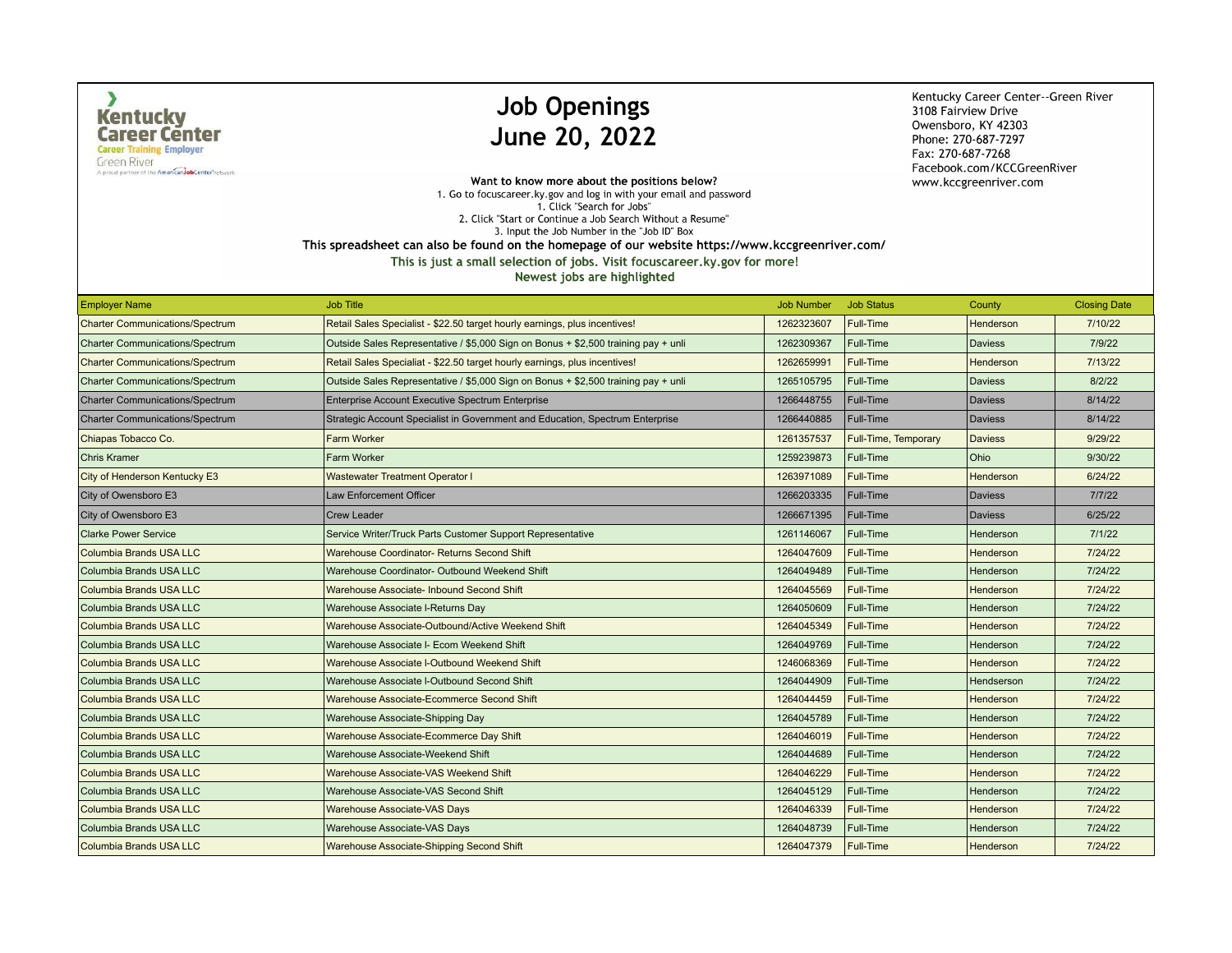$\lambda$ 

**Green River** A proud partner of the American Job Center hetwork

# **Job Openings** June 20, 2022

Kentucky Career Center--Green River 3108 Fairview Drive Owensboro, KY 42303 Phone: 270-687-7297 Fax: 270-687-7268 Facebook.com/KCCGreenRiver www.kccgreenriver.com

Want to know more about the positions below? 1. Go to focuscareer.ky.gov and log in with your email and password 1. Click "Search for Jobs" 2. Click "Start or Continue a Job Search Without a Resume" 3. Input the Job Number in the "Job ID" Box This spreadsheet can also be found on the homepage of our website https://www.kccgreenriver.com/

This is just a small selection of jobs. Visit focuscareer.ky.gov for more!

| <b>Employer Name</b>               | <b>Job Title</b>                                     | <b>Job Number</b> | <b>Job Status</b> | County         | <b>Closing Date</b> |
|------------------------------------|------------------------------------------------------|-------------------|-------------------|----------------|---------------------|
| Columbia Brands USA LLC            | Warehouse Associate-Second Shift                     | 1264046779        | Full-Time         | Henderson      | 7/24/22             |
| <b>Columbia Brands USA LLC</b>     | Warehouse Associate- Outbound Weekends (Seasonal)    | 1264050989        | Full-Time         | Henderson      | 7/24/22             |
| Columbia Brands USA LLC            | Warehouse Associate-Outbound Second Shift (Seasonal) | 1264051439        | Full-Time         | Henderson      | 7/24/22             |
| <b>Columbia Brands USA LLC</b>     | Warehouse Associate- Outbound Days (Seasonal)        | 1264051889        | Full-Time         | Henderson      | 7/24/22             |
| Columbia Brands USA LLC            | Warehouse Associate- Outbound Day Shift              | 1264044019        | Full-Time         | Henderson      | 7/24/22             |
| <b>Columbia Brands USA LLC</b>     | Warehouse Associate- Day Shift                       | 1264047109        | Full-Time         | Henderson      | 7/24/22             |
| Columbia Brands USA LLC            | Production Supervisor I- Second Shift                | 1264053489        | Full-Time         | Henderson      | 7/24/22             |
| <b>Columbia Brands USA LLC</b>     | Production Supervisor I- Day Shift                   | 1264053189        | Full-Time         | Henderson      | 7/24/22             |
| Columbia Brands USA LLC            | Industrial Engineer- Distribution                    | 1264044239        | Full-Time         | Henderson      | 7/24/22             |
| <b>Columbia Brands USA LLC</b>     | <b>Production Manager- Day Shift</b>                 | 1264052769        | Full-Time         | Henderson      | 7/24/22             |
| Columbia Brands USA LLC            | Warehouse Coordinator-Outbound Second Shift          | 1264144529        | Full-Time         | Henderson      | 7/24/22             |
| Columbia Brands USA LLC            | Warehouse Associate 1 - Returns Second               | 1265970645        | Full-Time         | Henderson      | 8/14/22             |
| Columbia Brands USA LLC            | Warehouse Coordinator-VAS Second Shift               | 1266227265        | Full-Time         | Henderson      | 8/14/22             |
| Columbia Brands USA LLC            | Warehouse Associate I- Returns Day                   | 1266301175        | Full-Time         | Henderson      | 8/14/22             |
| Columbia Brands USA LLC            | Warehouse Associate- Outbound Second Shift           | 1266437785        | Full-Time         | Henderson      | 8/14/22             |
| Cordant Health Solutions           | Patient-Services Coordinator On-Call                 | 1266273005        | Full-Time         | <b>Daviess</b> | 8/14/22             |
| Creative Circle LLC                | Buisness Analyst/ Manager (4925)                     | 1265009229        | Full-Time         | <b>Daviess</b> | 7/3/22              |
| Cushman & Wakefield National Corp. | <b>Facility Manager</b>                              | 1266407325        | <b>Full-Time</b>  | <b>Daviess</b> | 8/14/22             |
| Dairy Queen                        | <b>Shift Leader</b>                                  | 1262362051        | Full-Time         | <b>Daviess</b> | 7/1/22              |
| Dairy Queen                        | <b>Kitchen Crew Member</b>                           | 1262365151        | Part-Time         | <b>Daviess</b> | 9/1/22              |
| Dairy Queen                        | <b>Kitchen Crew Member</b>                           | 1262364101        | Full-Time         | <b>Daviess</b> | 9/1/22              |
| Dana Limited                       | <b>Shipping/Receving Supervisor</b>                  | 1265309650        | <b>Full-Time</b>  | Henderson      | 8/4/22              |
| Dana Limited                       | Assembler                                            | 1259935783        | Full-Time         | Henderson      | 6/20/22             |
| Dana Limited                       | <b>Inventory Control Coordinator</b>                 | 1264156299        | Full-Time         | Henderson      | 7/24/22             |
| Darling Ingredients Inc.           | Process Operator                                     | 1261119977        | Full-Time         | Henderson      | 7/1/22              |
| Darling Ingredients Inc.           | <b>Route Driver</b>                                  | 1261121017        | Full-Time         | Henderson      | 7/1/22              |
| Dana Limited                       | Controller                                           | 1261956887        | Full-Time         | Henderson      | 7/7/22              |
| Dana Limited                       | <b>General Ledger Accountant</b>                     | 1263463649        | Full-Time         | Henderson      | 7/18/22             |
| Dana Limited                       | Shipping/Receiving Coordinator                       | 1264156479        | Full-Time         | Henderson      | 7/24/22             |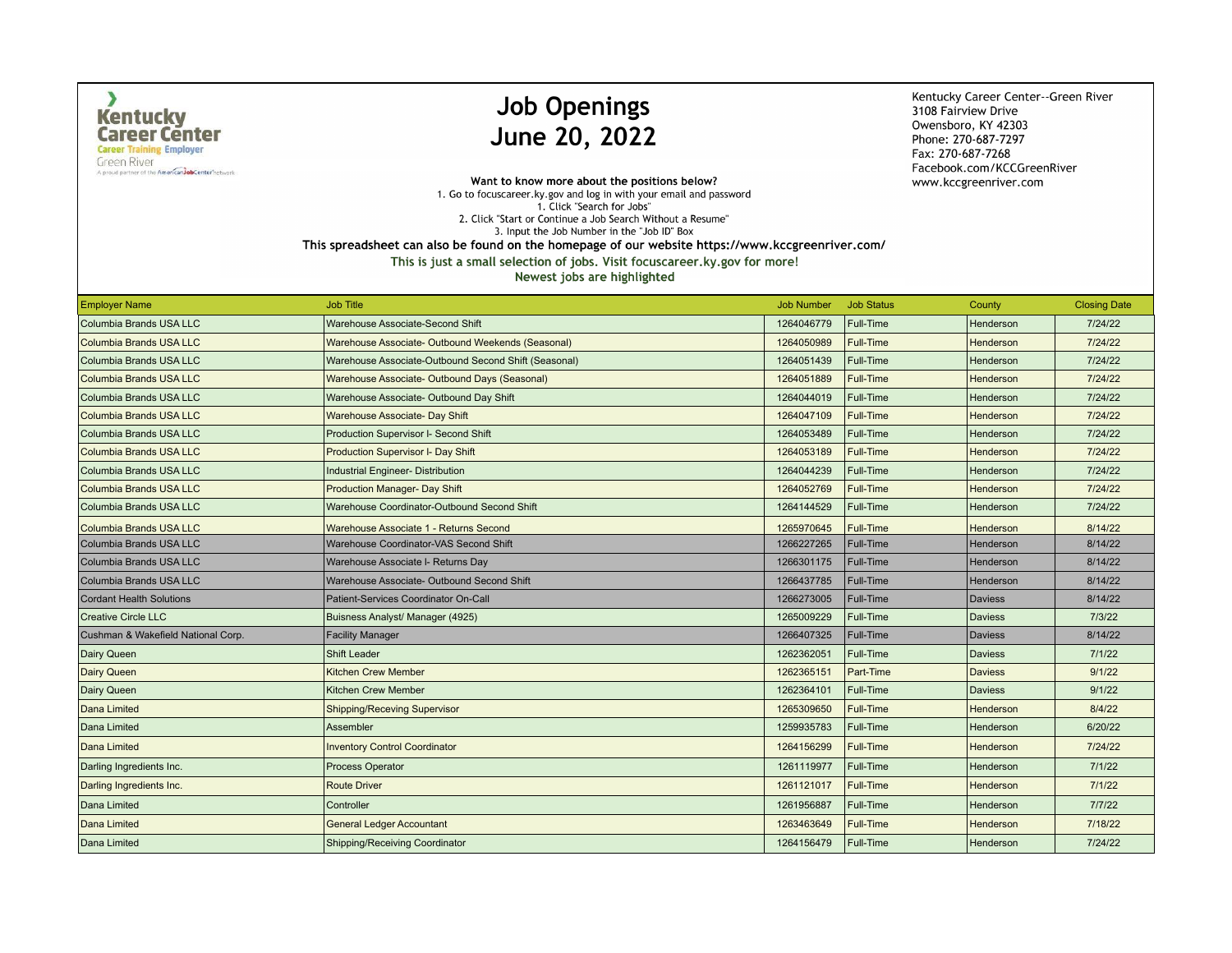$\lambda$ 

**Green River** A proud partner of the American Job Center hetwork

# **Job Openings** June 20, 2022

Kentucky Career Center--Green River 3108 Fairview Drive Owensboro, KY 42303 Phone: 270-687-7297 Fax: 270-687-7268 Facebook.com/KCCGreenRiver www.kccgreenriver.com

Want to know more about the positions below? 1. Go to focuscareer.ky.gov and log in with your email and password 1. Click "Search for Jobs" 2. Click "Start or Continue a Job Search Without a Resume" 3. Input the Job Number in the "Job ID" Box This spreadsheet can also be found on the homepage of our website https://www.kccgreenriver.com/

| <b>Employer Name</b>              | <b>Job Title</b>                                                               | <b>Job Number</b> | <b>Job Status</b>           | County                     | <b>Closing Date</b> |
|-----------------------------------|--------------------------------------------------------------------------------|-------------------|-----------------------------|----------------------------|---------------------|
| <b>Dart Polymers</b>              | <b>Control Systems Analyst</b>                                                 | 1265837585        | Full-Time                   | <b>Daviess</b>             | 8/7/22              |
| Debra Kuempel Inc                 | <b>HVAC Technician</b>                                                         | 1265307275        | Full-Time                   | Daviess                    | 8/4/22              |
| Domtar Paper Company LLC E3       | Accounting Co-Op and Engineering Co-Ops                                        | 1261071677        | <b>Full-Time</b>            | Hancock                    | 6/28/22             |
| Domtar Paper Company LLC E3       | Accounting Co-Op and Engineering Co-Ops                                        | 1264516039        | Full-Time                   | Hancock                    | 6/30/22             |
| Domtar Paper Company LLC E3       | Process Control Information Technology Co-Op                                   | 1266159965        | Full-Time                   | Hancock                    | 7/13/22             |
| Dungarvin Kentucky, LLC           | <b>Direct Support Professional</b>                                             | 1260445333        | Full-Time                   | Owensboro                  | 6/30/22             |
| Dyno Nobel Incorporated E3        | <b>Production Manager</b>                                                      | 1260178583        | Full-Time                   | <b>Daviess</b>             | 6/23/22             |
| Dyno Nobel Incorporated E3        | Lean Engineer                                                                  | 1262123577        | Full-Time                   | <b>Daviess</b>             | 7/8/22              |
| Dyno Nobel Incorporated E3        | <b>Electrical Instrumentation Controls Engineer</b>                            | 1262698011        | Full-Time                   | <b>Daviess</b>             | 7/14/22             |
| Echo Lake Foods Inc. E3           | <b>Maintenance Assistance</b>                                                  | 1261865577        | Full-Time                   | <b>Daviess</b>             | 7/8/22              |
| Echo Lake Foods Inc. E3           | <b>Maintenance Mechanic</b>                                                    | 1263370369        | Full-Time                   | <b>Daviess</b>             | 8/19/22             |
| Echo Lake Foods Inc. E3           | <b>Quality Technician</b>                                                      | 1263370659        | Full-Time                   | <b>Daviess</b>             | 8/19/22             |
| Ecolab                            | <b>Territory Service &amp; Sales Representative</b>                            | 1261514297        | Full-Time                   | <b>Daviess</b>             | 7/3/22              |
| <b>Eugene Bittel</b>              | Farmworker                                                                     | 1235673041        | Full-Time, Temporary        | <b>Daviess</b>             | 7/24/22             |
| Farmers Bank and Trust Co.        | <b>Bank Teller</b>                                                             | 1260175793        | Full-Time                   | Madisonville,              | 6/25/22             |
| Farmers Bank and Trust Co.        | <b>Bank Teller</b>                                                             | 1265932585        | Full-Time, Temporary        | Henderson,<br>Madisonville | 7/10/22             |
| Fastenal                          | Sales Associate PT                                                             | 1260373593        | Part-Time                   | Daviess                    | 6/24/22             |
| <b>Fedex Express Corportation</b> | Casual Courier (Non-DOT)-\$18.01/HR                                            | 1263992099        | Part-Time                   | <b>Daviess</b>             | 6/24/22             |
| <b>Federal Express E3</b>         | <b>Sr. Network Engineer</b>                                                    | 1264221829        | Full-Time                   | <b>Daviess</b>             | 7/25/22             |
| <b>Fed Ex Express Corporation</b> | Courier/DOT                                                                    | 1266163005        | Full-Time                   | <b>Daviess</b>             | 7/13/22             |
| Frog Farms LLC                    | <b>Farm Worker</b>                                                             | 1259491663        | Full-Time, Temporary        | <b>Daviess</b>             | 9/23/22             |
| German American Bank              | 1047 FT Commercial Insurance Service Assistant- Flexible Location, Southern IN | 1259903873        | Full-Time                   | <b>Daviess</b>             | 6/20/22             |
| <b>German American Bank</b>       | 983 FT Financial Center Manager-Owensboro, Ky                                  | 1260979267        | <b>Full-Time</b>            | <b>Daviess</b>             | 6/30/22             |
| German American Bank              | 988 PT Customer Service Specialist- Henderson, Ky.                             | 1262485811        | Full-Time                   | Henderson                  | 7/11/22             |
| <b>German American Bank</b>       | 614 FT Mortgage Loan Underwriter                                               | 1265877205        | <b>Full-Time</b>            | <b>Daviess</b>             | 8/8/22              |
| German American Bank              | 1110 FT Secondary Market Supervisor- Owensboro, Ky, Jasper, IN                 | 1266418495        | Full-Time                   | Daviess                    | 8/14/22             |
| German American Bank              | 1042 FT Personal Banker                                                        | 1266745745        | Full -Time                  | Henderson                  | 8/15/22             |
| Glenn Tobacco Farm LLC            | Farm Worker                                                                    | 1257493857        | Full-Time                   | <b>Daviess</b>             | 9/11/22             |
| <b>Glenn Brothers Farm</b>        | <b>Farm Worker</b>                                                             | 1232992275        | <b>Full-Time, Temporary</b> | <b>Daviess</b>             | 7/16/22             |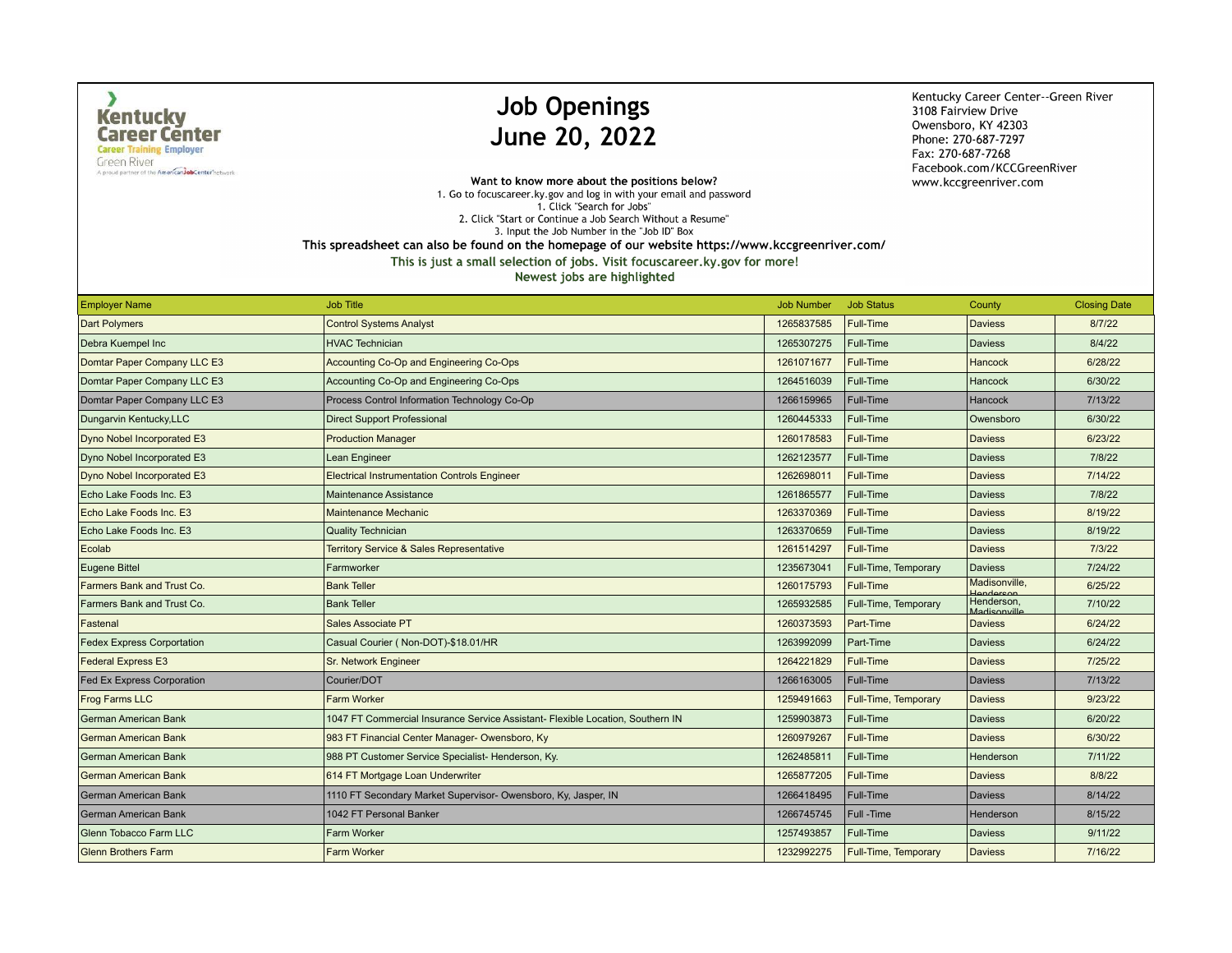$\lambda$ 

**Green River** A proud partner of the American Job Center hetwork

# **Job Openings** June 20, 2022

Kentucky Career Center--Green River 3108 Fairview Drive Owensboro, KY 42303 Phone: 270-687-7297 Fax: 270-687-7268 Facebook.com/KCCGreenRiver www.kccgreenriver.com

Want to know more about the positions below? 1. Go to focuscareer.ky.gov and log in with your email and password 1. Click "Search for Jobs" 2. Click "Start or Continue a Job Search Without a Resume" 3. Input the Job Number in the "Job ID" Box

This spreadsheet can also be found on the homepage of our website https://www.kccgreenriver.com/

| <b>Employer Name</b>           | <b>Job Title</b>                                    | <b>Job Number</b> | <b>Job Status</b>          | County         | <b>Closing Date</b> |
|--------------------------------|-----------------------------------------------------|-------------------|----------------------------|----------------|---------------------|
| <b>Glenn Brothers Farm</b>     | Farm Worker                                         | 1260282243        | Full-Time                  | <b>Daviess</b> | 9/27/22             |
| <b>Hallmark</b>                | Part-Time Retail Merchandiser                       | 1266258255        | Part-Time                  | <b>Daviess</b> | 7/14/22             |
| <b>Hickory Hill Tobacco</b>    | <b>Farm Worker</b>                                  | 1250394575        | Full-Time, Temporary       | Hancock        | 9/11/22             |
| <b>Hickory Hill Tobacco</b>    | <b>Farm Worker</b>                                  | 1263205669        | Full-Time, Temporary       | Hancock        | 10/16/22            |
| <b>Hidden Valley Farms</b>     | <b>Farm Worker</b>                                  | 1234834201        | Full-Time, Temporary       | McLean         | 7/16/22             |
| J & B Labor LLC                | Farm Worker                                         | 1266631435        | Full-Time, Temporary       | <b>Daviess</b> | 1/18/23             |
| Jc Erlich E3                   | <b>Pest Control Specialist</b>                      | 1261289867        | Full-Time                  | <b>Daviess</b> | 7/1/22              |
| Jc Erlich E3                   | <b>Food Safety Specialist</b>                       | 1264235479        | <b>Full-Time</b>           | <b>Daviess</b> | 7/25/22             |
| <b>J.W. Horn Farms LLC</b>     | Farm Worker                                         | 1231545479        | Full-Time                  | <b>Daviess</b> | 7/11/22             |
| <b>Jesse and Shelby Farms</b>  | <b>Farm Worker</b>                                  | 1243132589        | Full-Time, Temporary       | Hancock        | 8/23/22             |
| <b>Jesse and Shelby Farms</b>  | <b>Farm Worker</b>                                  | 1264682949        | Full-Time                  | Hancock        | 9/15/22             |
| <b>John Harralson</b>          | <b>Farm Worker</b>                                  | 1260191703        | Full-Time, Temporary       | <b>Daviess</b> | 9/17/22             |
| <b>Joshua Leonard Scott</b>    | Farm Worker                                         | 1263764269        | Full-Time, Temporary       | Webster        | 9/18/22             |
| <b>Kamuf Tobacco LLC</b>       | Farm Worker                                         | 1237310251        | Full-Time, Temporary       | <b>Daviess</b> | 7/31/22             |
| Kamuf Tobacco LLC              | <b>Farm Worker</b>                                  | 1247173499        | Full-Time, Temporary       | <b>Daviess</b> | 8/27/22             |
| <b>Kamuf Tobacco LLC</b>       | <b>Farm Worker</b>                                  | 1263124799        | <b>Full-Time Temporary</b> | <b>Daviess</b> | 10/10/22            |
| Kentucky Orthopedic Rehab Team | Business Development Manager - Owensboro, KY        | 1262810879        | Full-Time                  | <b>Daviess</b> | 7/14/22             |
| Kentucky Wesleyan College E3   | Director of External Events and Mailroom Supervisor | 1256097887        | <b>Full-Time</b>           | <b>Daviess</b> | 6/24/22             |
| Kentucky Wesleyan College E3   | <b>Admissions Counselor</b>                         | 1263203969        | Full-Time                  | <b>Daviess</b> | 7/29/22             |
| Kentucky Wesleyan College E3   | <b>Enrollment Support Coordinator</b>               | 1265028079        | <b>Full-Time</b>           | <b>Daviess</b> | 8/5/22              |
| Kentucky Wesleyan College E3   | Maintenance Mechanic                                | 1263225649        | Full-Time                  | <b>Daviess</b> | 8/26/22             |
| Kentucky Wesleyan College E3   | <b>Student Success Coach</b>                        | 1266138595        | Full-Time                  | <b>Daviess</b> | 8/26/22             |
| Knott Farms LLC                | <b>Farm Worker</b>                                  | 1235282131        | Full-Time, Temporary       | <b>Daviess</b> | 7/26/22             |
| <b>Knott Farms LLC</b>         | <b>Farm Worker</b>                                  | 1264686029        | <b>Full-Time</b>           | <b>Daviess</b> | 9/15/22             |
| K.O.R.T                        | Part-Time Physical Therapy Technician               | 1265889715        | Part-Time                  | <b>Daviess</b> | 8/8/22              |
| Kuegel Tax and Accounting Inc. | Farm Worker                                         | 1232440845        | <b>Full-Time</b>           | <b>Daviess</b> | 7/9/22              |
| Kuegel Tax and Accounting Inc. | <b>Farm Worker</b>                                  | 1260276973        | <b>Full-Time</b>           | <b>Daviess</b> | 9/28/22             |
| <b>Ky Ag Partners</b>          | <b>Farm Worker</b>                                  | 1235519431        | Full-Time, Temporary       | McLean         | 8/2/22              |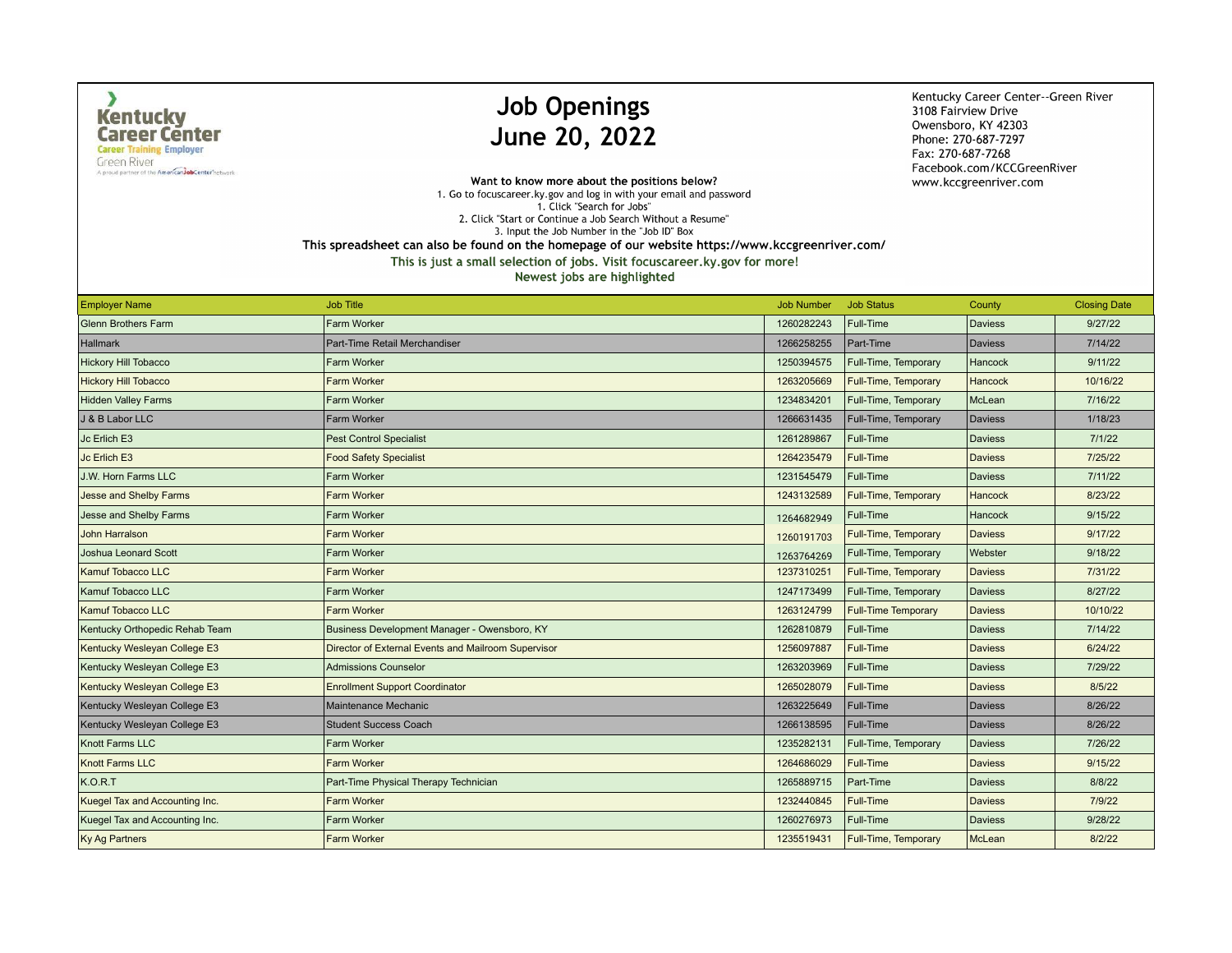$\lambda$ 

A proud partner of the American Job Center hetwork

## **Job Openings** June 20, 2022

Kentucky Career Center--Green River 3108 Fairview Drive Owensboro, KY 42303 Phone: 270-687-7297 Fax: 270-687-7268 Facebook.com/KCCGreenRiver www.kccgreenriver.com

Want to know more about the positions below? 1. Go to focuscareer.ky.gov and log in with your email and password 1. Click "Search for Jobs" 2. Click "Start or Continue a Job Search Without a Resume" 3. Input the Job Number in the "Job ID" Box

This spreadsheet can also be found on the homepage of our website https://www.kccgreenriver.com/

This is just a small selection of jobs. Visit focuscareer.ky.gov for more!

| <b>Employer Name</b>             | <b>Job Title</b>                         | <b>Job Number</b> | <b>Job Status</b>    | County         | <b>Closing Date</b> |
|----------------------------------|------------------------------------------|-------------------|----------------------|----------------|---------------------|
| Ky Ag Partners                   | Farm Worker                              | 1246239873        | Full-Time, Temporary | McLean         | 8/31/22             |
| <b>Ky Ag Partners</b>            | Farm Worker                              | 1261168807        | Full-Time, Temporary | Mclean         | 10/7/22             |
| L Hust Farms General Partnership | Farm Worker                              | 1232513185        | Full-Time, Temporary | Webster        | 7/16/22             |
| <b>LHAB LLC</b>                  | <b>Farm Worker</b>                       | 1253958745        | Full-Time            | Union          | 8/5/22              |
| LHC Group, Inc                   | Premium Pay SLP-Part/Per Diem            | 1264678799        | <b>Part Time</b>     | Henderson      | 7/29/22             |
| <b>LHC Group, Inc.</b>           | <b>Registered Nurse-RN</b>               | 1264594639        | Full-Time            | Henderson      | 7/29/22             |
| LHC Group, Inc                   | <b>Registered Nurse-RN</b>               | 1264637729        | Full-Time            | Ohio           | 7/29/22             |
| LHC Group, Inc                   | <b>Registered Nurse-RN</b>               | 1264594639        | Full-Time            | Henderson      | 7/29/22             |
| LHC Group, Inc                   | Premium Pay SLP-Part/Per Diem            | 1264594169        | Full-Time            | Henderson      | 7/29/22             |
| LHC Group, Inc                   | <b>Registered Nurse-RN</b>               | 1264594469        | Full-Time            | Ohio           | 7/29/22             |
| <b>LHC Group.Inc</b>             | <b>Registered Nurse-RN</b>               | 1265149245        | Full-Time            | Daviess        | 8/3/22              |
| LHC Group, Inc                   | Premium Pay SLP-Part-Time/Per Diem       | 1260144383        | Full-Time            | Henderson      | 6/23/22             |
| LHC Group, Inc                   | In-Home Caregiver, Weekly Pay, Bevar Dam | 1260222033        | Full-Time            | Ohio           | 6/23/22             |
| LHC Group, Inc                   | In-Home Caregiver, Weekly Pay            | 1260220103        | Full-Time            | Henderson      | 6/23/22             |
| LHC Group, Inc                   | In-Home Caregiver, Night shift           | 1260217333        | Full-Time            | <b>Daviess</b> | 6/23/22             |
| LHC Group, Inc                   | In-Home Caregiver, Day Time shift        | 1260222563        | Full-Time            | <b>Daviess</b> | 6/23/22             |
| LHC Group, Inc                   | Licensed Practical Nurse - LPN           | 1260265253        | Full-Time            | Daviess        | 6/23/22             |
| LHC Group, Inc                   | In-Home Caregiver Day Time shift         | 1260216843        | Full-Time            | Daviess        | 6/23/22             |
| LHC Group, Inc                   | <b>Registered Nurse-RN</b>               | 1260486843        | Full-Time            | Ohio           | 6/25/22             |
| LHC Group, Inc                   | <b>Registered Nurse-RN</b>               | 1260638393        | Full-Time            | Ohio           | 6/26/22             |
| LHC Group, Inc                   | Home Health Aid- CNA                     | 1261087747        | Full-Time            | <b>Daviess</b> | 6/30/22             |
| LHC Group, Inc                   | Home Health Aid- CNA                     | 1261147957        | Full-Time            | <b>Daviess</b> | 7/1/22              |
| LHC Group, Inc                   | <b>Registered Nurse</b>                  | 1262749759        | Full-Time            | Daviess        | 7/14/22             |
| LHC Group, Inc                   | <b>Licensed Practical Nurse</b>          | 1262751089        | Full-Time            | <b>Daviess</b> | 7/14/22             |
| LHC Group, Inc                   | In Home Caregiver                        | 1262752729        | Full-Time            | Daviess        | 7/14/22             |
| LHC Group, Inc.                  | In Home Caregiver                        | 1262752069        | <b>Full-Time</b>     | <b>Daviess</b> | 7/14/22             |
| LHC Group, Inc                   | In Home Caregiver                        | 1262750819        | Full-Time            | Henderson      | 7/14/22             |
| LHC Group, Inc                   | In Home Caregiver                        | 1262750409        | Full-Time            | McLean         | 7/14/22             |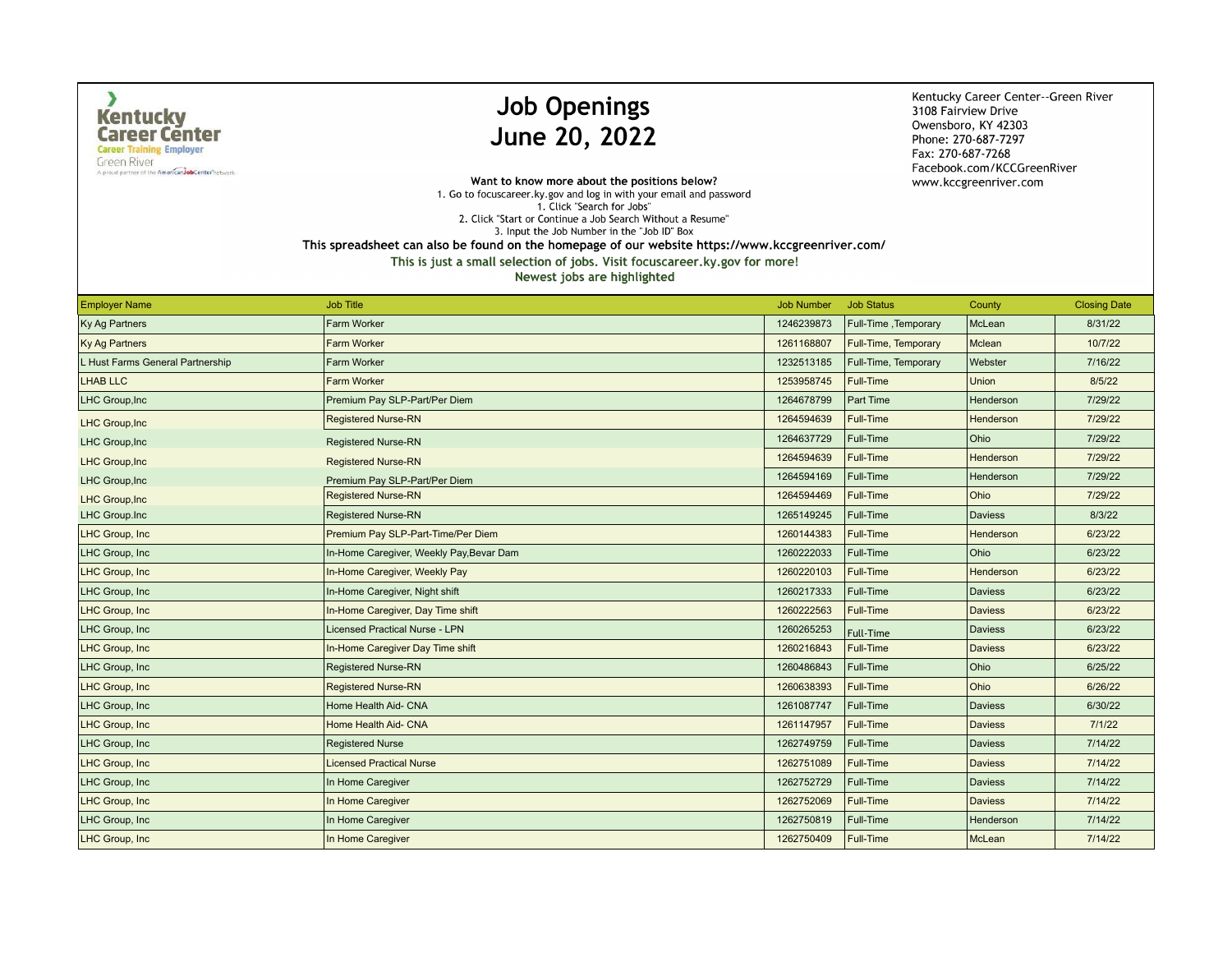$\lambda$ 

**Green River** A proud partner of the American Job Center hetwork

# **Job Openings** June 20, 2022

Kentucky Career Center--Green River 3108 Fairview Drive Owensboro, KY 42303 Phone: 270-687-7297 Fax: 270-687-7268 Facebook.com/KCCGreenRiver www.kccgreenriver.com

Want to know more about the positions below? 1. Go to focuscareer.ky.gov and log in with your email and password 1. Click "Search for Jobs" 2. Click "Start or Continue a Job Search Without a Resume" 3. Input the Job Number in the "Job ID" Box

This spreadsheet can also be found on the homepage of our website https://www.kccgreenriver.com/

This is just a small selection of jobs. Visit focuscareer.ky.gov for more!

| <b>Employer Name</b>                | <b>Job Title</b>                    | <b>Job Number</b> | <b>Job Status</b>    | County         | <b>Closing Date</b> |
|-------------------------------------|-------------------------------------|-------------------|----------------------|----------------|---------------------|
| LHC Group, Inc                      | In Home Caregiver                   | 1262749469        | Full-Time            | <b>Hancock</b> | 7/14/22             |
| LHC Group, Inc.                     | In Home Caregiver                   | 1262749179        | Full-Time            | Webster        | 7/14/22             |
| LHC Group, Inc.                     | In Home Caregiver                   | 1262748109        | Full-Time            | <b>Daviess</b> | 7/14/22             |
| LHC Group, Inc                      | In Home Caregiver                   | 1262750089        | <b>Full-Time</b>     | <b>Daviess</b> | 7/14/22             |
| LHC Group, Inc                      | In Home Caregiver                   | 1262891499        | Full-Time            | McLean         | 7/15/22             |
| LHC Group, Inc.                     | In Home Caregiver                   | 1262891949        | <b>Full-Time</b>     | <b>Hancock</b> | 7/15/22             |
| LHC Group, Inc.                     | In Home Caregiver                   | 1262892719        | Full-Time            | Henderson      | 7/15/22             |
| LHC Group, Inc                      | In Home Caregiver                   | 1262894219        | Full-Time            | <b>Daviess</b> | 7/15/22             |
| LHC Group, Inc                      | <b>Registered Nurse</b>             | 1262895769        | Full-Time            | <b>Daviess</b> | 7/15/22             |
| LHC Group, Inc                      | <b>Licensed Practical Nurse</b>     | 1262890809        | Full-Time            | <b>Daviess</b> | 7/15/22             |
| LHC Group, Inc                      | In Home Caregiver                   | 1262897389        | Full-Time            | <b>Daviess</b> | 7/15/22             |
| LHC Group, Inc.                     | In Home Caregiver                   | 1262896839        | Full-Time            | Webster        | 7/15/22             |
| LHC Group, Inc.                     | In Home Caregiver                   | 1262896339        | Full-Time            | <b>Daviess</b> | 7/15/22             |
| LHC Group, Inc.                     | In Home Caregiver                   | 1262895349        | Full-Time            | <b>Daviess</b> | 7/15/22             |
| LHC, Group, Inc.                    | <b>Licensed Practical Nurse-LPN</b> | 1265640315        | Full-Tme             | <b>Daviess</b> | 8/6/22              |
| LHC Group, Inc                      | Registered Nurse-RN                 | 1265149245        | Full-Time            | <b>Daviess</b> | 8/3/22              |
| LHC Group, Inc                      | <b>Registered Nurse-RN</b>          | 1265640835        | Full-Time            | Daviess        | 8/6/22              |
| <b>Marcus Allen</b>                 | <b>Farm Worker</b>                  | 1261537457        | Full-Time, Temporary | <b>Hancock</b> | 9/30/22             |
| Martin Marietta Materials, INC      | Utility Person Benefits 1 day       | 1265144505        | Full-Time            | Ohio           | 7/5/22              |
| McCoy Construction & Forestry, Inc. | <b>Yard Specialist</b>              | 1260704127        | Full-Time            | <b>Daviess</b> | 6/26/22             |
| McCoy Construction & Forestry, Inc. | <b>Field Coordinator</b>            | 1264310419        | Full-Time            | <b>Daviess</b> | 7/25/22             |
| McCoy Construction & Forestry, Inc. | <b>Customer Service Advisor</b>     | 1265148705        | Full-Time            | <b>Daviess</b> | 8/3/22              |
| McKay Tobacco                       | Farm Worker                         | 1235520001        | Full-Time, Temporary | <b>Daviess</b> | 9/2/22              |
| <b>McKay Tobacco</b>                | <b>Farm Worker</b>                  | 1249984535        | Full-Time, Temporary | <b>Daviess</b> | 9/2/22              |
| Milliken Healthcare                 | <b>Utility Helper</b>               | 1259984683        | Full-Time            | <b>Daviess</b> | 6/20/22             |
| <b>Milliken Healthcare</b>          | <b>Human Resource Manager</b>       | 1263507519        | <b>Full-Time</b>     | <b>Daviess</b> | 7/19/22             |
| <b>Miliken Healthcare</b>           | <b>Plant Accountant</b>             |                   | Full-Time            | Henderson      | 7/5/22              |
| Milliken Healthcare                 | <b>Utility Helper</b>               | 1263507309        | Full-Time            | Daviess        | 7/19/22             |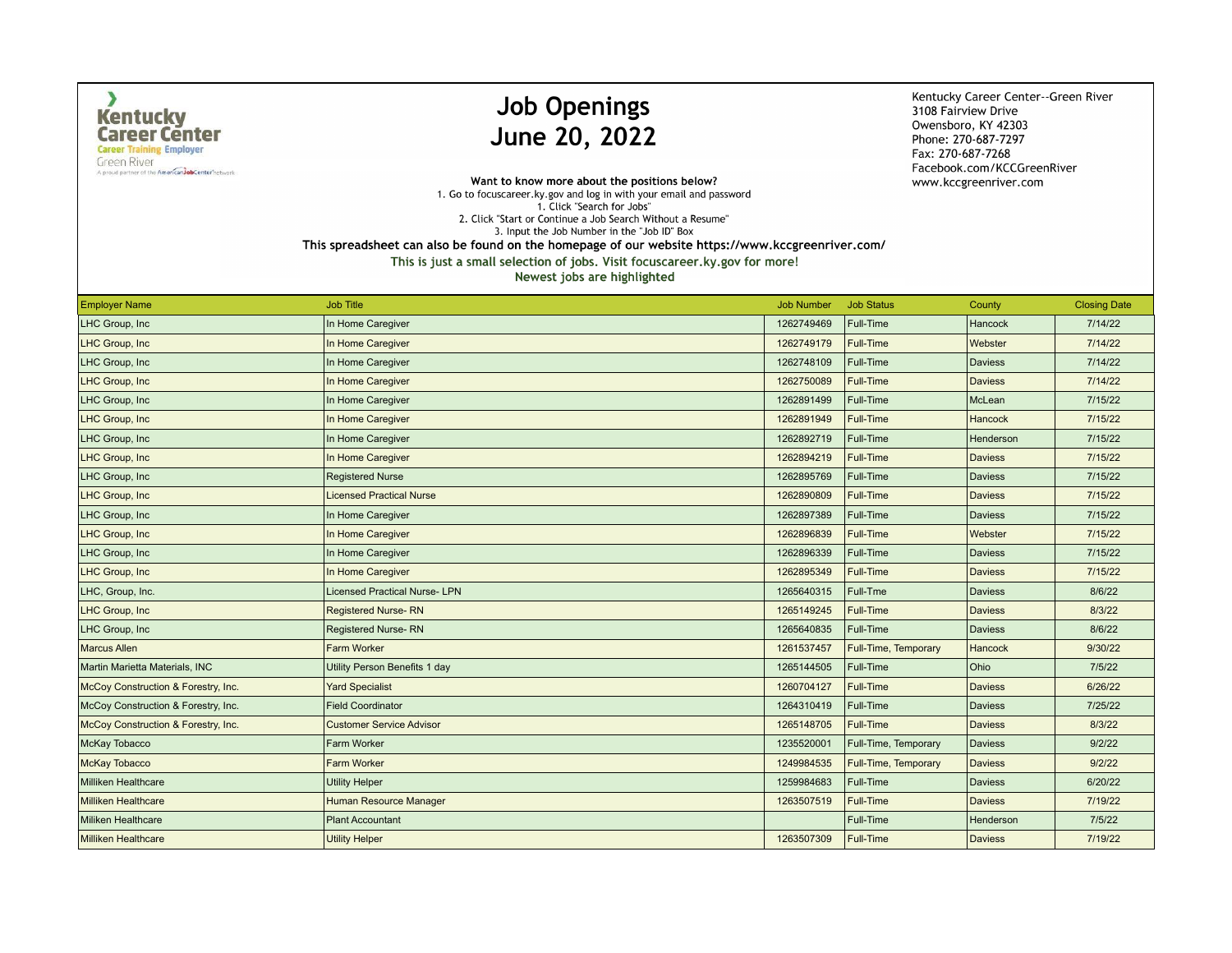$\lambda$ 

**Green River** A proud partner of the American Job Center hetwork

# **Job Openings** June 20, 2022

Kentucky Career Center--Green River 3108 Fairview Drive Owensboro, KY 42303 Phone: 270-687-7297 Fax: 270-687-7268 Facebook.com/KCCGreenRiver www.kccgreenriver.com

Want to know more about the positions below? 1. Go to focuscareer.ky.gov and log in with your email and password 1. Click "Search for Jobs" 2. Click "Start or Continue a Job Search Without a Resume" 3. Input the Job Number in the "Job ID" Box

This spreadsheet can also be found on the homepage of our website https://www.kccgreenriver.com/

| <b>Employer Name</b>                 | <b>Job Title</b>                                | <b>Job Number</b> | <b>Job Status</b>    | County         | <b>Closing Date</b> |
|--------------------------------------|-------------------------------------------------|-------------------|----------------------|----------------|---------------------|
| Mitchell Farms (Partnership)         | Farm Worker                                     | 1238077611        | Full-Time            | Webster        | 8/15/22             |
| <b>Mizkan Americas INC</b>           | <b>QA/ Santitatian Supervisor</b>               | 1264922729        | Full-Time            | <b>Daviess</b> | 7/22/22             |
| <b>Mizkan Americas INC</b>           | Sr. Shift Supervisor 2nd Shift                  | 1264922479        | Full-Time            | Owensboro      | 7/22/22             |
| <b>Mizkan Americas INC</b>           | <b>EHS Manager</b>                              | 1264922209        | <b>Full-Time</b>     | <b>Daviess</b> | 7/22/22             |
| Mosaic Crop Nutrition, LLC           | Paint and PSM Planner                           | 1263997799        | Full-Time            | Henderson      | 6/24/22             |
| <b>Mosaic Crop Nutrition, LLC</b>    | <b>Maint and PSM Planner</b>                    | 1265148185        | <b>Full-Time</b>     | Henderson      | 7/5/22              |
| Mosaic Crop Nutrition, LLC           | <b>Operating Mechanic</b>                       | 1265647655        | Full-Time            | Henderson      | 7/8/22              |
| <b>Neil Howard</b>                   | <b>Farm Worker</b>                              | 1264279879        | Full-Time, Temporary | <b>Daviess</b> | 10/15/22            |
| Newman Tobacco Company LLC           | Farm Worker                                     | 1238736721        | Full-Time            | <b>Daviess</b> | 8/10/22             |
| North American Tobacco Co.           | <b>Farm Worker</b>                              | 1248392673        | Full-Time, Temporary | <b>Daviess</b> | 8/28/22             |
| North American Tobacco Co.           | Farm Worker                                     | 1261003127        | Full-Time, Temporary | <b>Daviess</b> | 9/29/2022           |
| NTT DATA, Inc.                       | <b>Field Tech Senior Associate</b>              | 1263406489        | <b>Full-Time</b>     | <b>Daviess</b> | 7/18/2022           |
| Nutrien Ag Solutions                 | <b>Warehouse Specialist</b>                     | 1260170683        | Full-Time            | <b>Daviess</b> | 6/23/2022           |
| <b>Nutrien Ag Solutions</b>          | <b>Technical Development Representative</b>     | 1260169753        | <b>Full-Time</b>     | Ohio           | 6/23/2022           |
| Nutrien Ag Solutions                 | Intern, Agriculture Retail                      | 1262608971        | Full-Time            | Henderson      | 7/12/2022           |
| <b>Nutrien Ag Solutions</b>          | <b>CDL Chemical/Delivery Driver</b>             | 1262858999        | Full-Time            | <b>Daviess</b> | 7/15/2022           |
| <b>Nutrien Ag Solutions</b>          | <b>Custom Applicator</b>                        | 1264350699        | Full-Time            | Union          | 7/26/2022           |
| <b>Nutrien Ag Solutions</b>          | Seed Sales Representative- Southern Ohio-Remote | 1264800949        | <b>Full-Time</b>     | Ohio           | 7/30/2022           |
| Nutrien Ag Solutions                 | Seasonal Administrative Coordinator             | 1265994085        | Full-Time            | Ohio           | 8/14/22             |
| <b>Ogle Farms</b>                    | <b>Farm Worker</b>                              | 1245576393        | Full-Time, Temporary | Hancock        | 8/21/2022           |
| <b>Old National Bank</b>             | Mortgage Sales Assistant                        | 1262572801        | Full-Time            | <b>Daviess</b> | 7/11/2022           |
| Overton Enterprises, LLC             | <b>Farm Worker</b>                              | 1243083059        | Full-Time, Temporary | Henderson      | 8/8/2022            |
| <b>Owensboro Municipal Utilities</b> | <b>Systems Administrator</b>                    | 1265717945        | Full-Time            | <b>Daviess</b> | 6/23/22             |
| Owensboro Municipal Utilities        | Delivery T&D Engineer                           | 1266127445        | Full-Time            | <b>Daviess</b> | 6/28/22             |
| Panda Restaurant Group Inc.          | Restaurant Manager - Owensboro, KY - GLE        | 1260095463        | Full-Time            | <b>Daviess</b> | 6/23/22             |
| Panda Restaurant Group Inc.          | Restaurant Service and Kitchen Team (3386)      | 1260094533        | Full-Time            | <b>Daviess</b> | 6/23/22             |
| Panera, LLC                          | <b>Baker</b>                                    | 1264394419        | Full-Time            | <b>Daviess</b> | 7/27/22             |
| Panera, LLC                          | Cashiers                                        | 1266234675        | Full-Time            | <b>Daviess</b> | 8/14/22             |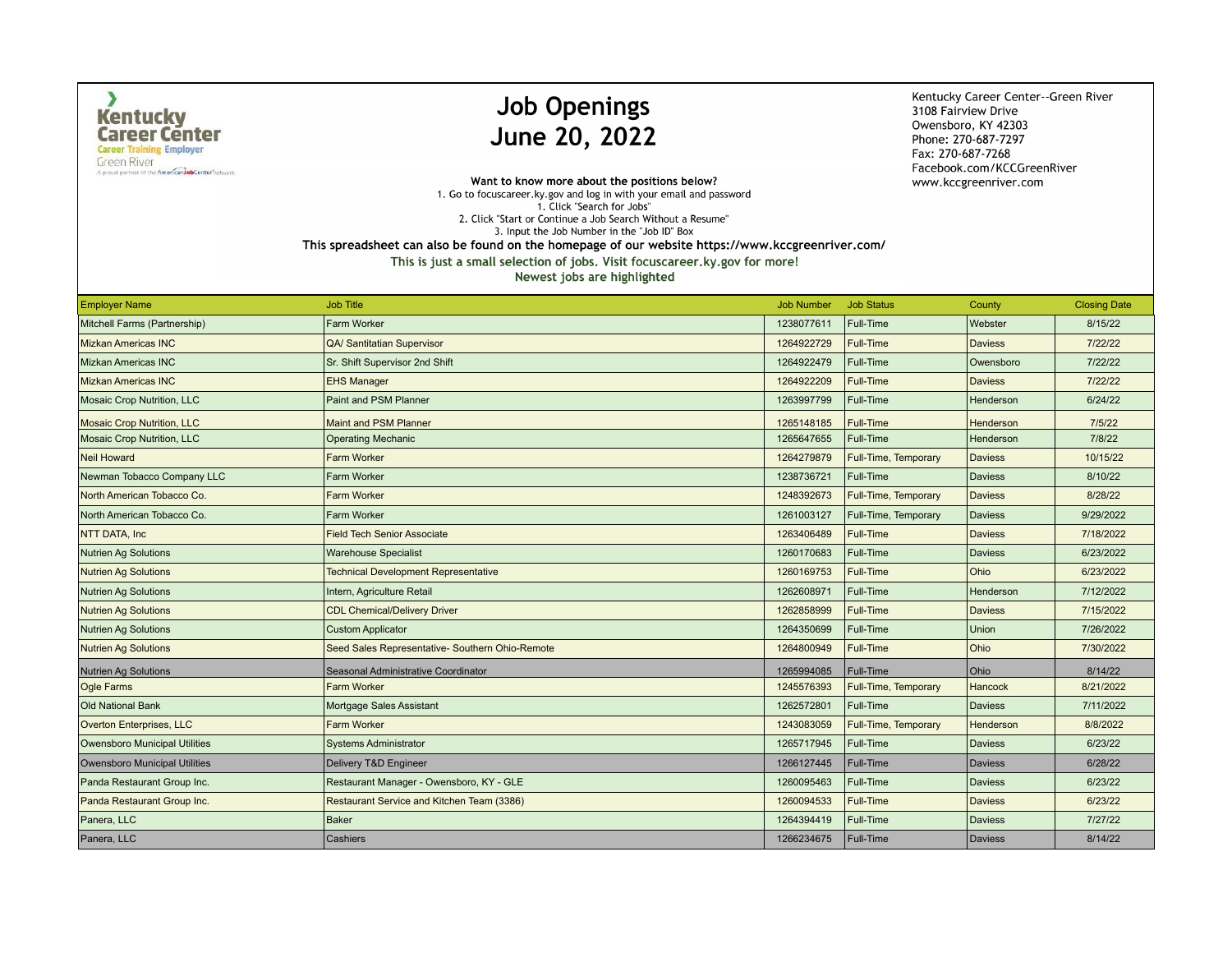$\lambda$ 

A proud partner of the American Job Center hetwork

### **Job Openings** June 20, 2022

Kentucky Career Center--Green River 3108 Fairview Drive Owensboro, KY 42303 Phone: 270-687-7297 Fax: 270-687-7268 Facebook.com/KCCGreenRiver www.kccgreenriver.com

Want to know more about the positions below? 1. Go to focuscareer.ky.gov and log in with your email and password 1. Click "Search for Jobs" 2. Click "Start or Continue a Job Search Without a Resume" 3. Input the Job Number in the "Job ID" Box

This spreadsheet can also be found on the homepage of our website https://www.kccgreenriver.com/

This is just a small selection of jobs. Visit focuscareer.ky.gov for more!

| <b>Employer Name</b>             | <b>Job Title</b>                                   | <b>Job Number</b> | <b>Job Status</b>    | County         | <b>Closing Date</b> |
|----------------------------------|----------------------------------------------------|-------------------|----------------------|----------------|---------------------|
| Panera, LLC                      | <b>Catering Lead</b>                               | 1266237675        | Full-Time            | <b>Daviess</b> | 8/14/22             |
| Panera, LLC                      | Salad and Sandwich Maker                           | 1266226895        | Full-Time            | Daviess        | 8/14/22             |
| PepsiCo                          | Experienced Fleet Technician-5000852834706         | 1264177819        | Full-Time            | <b>Daviess</b> | 6/26/22             |
| PepsiCo                          | General Labor- Sales- 5000859057506                | 1266573745        | Part-Time            | Daviess        | 7/16/22             |
| Pond River Tobacco LLC           | Farm Worker                                        | 1247604479        | Full-Time, Temporary | <b>Daviess</b> | 8/30/22             |
| Rescare                          | <b>Nurse Practioner</b>                            | 1266609575        | Part-Time            | Daviess        | 8/14/22             |
| R F Tanner Farms LLC             | Farm Worker                                        | 1248456053        | Full-Time, Temporary | McLean         | 9/7/22              |
| <b>Richard Brad Ebelhar</b>      | <b>Farm Worker</b>                                 | 1249068193        | Full-Time            | <b>Daviess</b> | 10/15/22            |
| <b>Richard Brad Ebelhar</b>      | <b>Farm Worker</b>                                 | 1262225327        | Full-Time, Temporary | <b>Daviess</b> | 11/18/22            |
| Rivervalley Behavioral Health E3 | Recruiter                                          | 1265076285        | Full-Time            | <b>Daviess</b> | 7/4/22              |
| Rivervalley Behavioral Health E3 | <b>Chief Financial Officer</b>                     | 1266580575        | Full-Time            | Daviess        | 7/16/22             |
| Rivervalley Behavioral Health E3 | Controller                                         | 1266580595        | Full-Time            | <b>Daviess</b> | 7/16/22             |
| <b>River View Coal, LLC</b>      | <b>Belt Mechanic</b>                               | 1264523839        | Full-Time            | Union          | 6/30/22             |
| <b>River View Coal.LLC</b>       | <b>Underground Mechanic</b>                        | 1264521959        | Full-Time            | <b>Union</b>   | 6/30/22             |
| <b>River View Coal, LLC</b>      | Continuous Miner Operator (CMO)                    | 1264521649        | Full-Time            | Union          | 6/30/22             |
| <b>River View Coal, LLC</b>      | <b>Roof Bolter Operator</b>                        | 1264523399        | Full-Time            | <b>Union</b>   | 6/30/22             |
| <b>River View Coal.LLC</b>       | Utility                                            | 1261034237        | Full-Time, Temporary | Union          | 6/30/22             |
| <b>Robert Fields</b>             | <b>Farm Worker</b>                                 | 1239616077        | Full-Time, Temporary | Ohio           | 7/27/22             |
| Robertson Farms, LLC             | Farm Worker                                        | 1247346759        | Full-Time, Temporary | McLean         | 9/3/22              |
| Robertson Farms, LLC             | <b>Farm Worker</b>                                 | 1257735817        | Full-Time, Temporary | McLean         | 9/27/22             |
| Sazerac                          | Production Supervisor (Bottling)                   | 1264312329        | Full-Time            | <b>Daviess</b> | 7/25/22             |
| Sazerac                          | Distribution Supervisor (Technical-ASRS)           | 1260202063        | Full-Time            | <b>Daviess</b> | 6/23/22             |
| Sazerac                          | <b>Utility Driver</b>                              | 1261084927        | Full-Time            | <b>Daviess</b> | 6/30/22             |
| Sazerac                          | <b>Processing Supervisor</b>                       | 1261276937        | <b>Full-Time</b>     | <b>Daviess</b> | 7/1/22              |
| Sazerac                          | <b>Receiving Supervisor</b>                        | 1262235867        | Full-Time            | <b>Daviess</b> | 7/9/22              |
| Sazerac                          | <b>Bottling Technician</b>                         | 1261651967        | Full-Time            | <b>Daviess</b> | 7/4/22              |
| Sazerac                          | <b>Receiving Dock Coordinator</b>                  | 1262648361        | Full-Time            | <b>Daviess</b> | 7/13/22             |
| Sazerac                          | Maintenance Technician                             | 1262648971        | <b>Full-Time</b>     | <b>Daviess</b> | 7/13/22             |
| Sazerac                          | Maintenance Reliability and Support Manager (CMMS) | 1262865549        | Full-Time            | <b>Daviess</b> | 7/15/22             |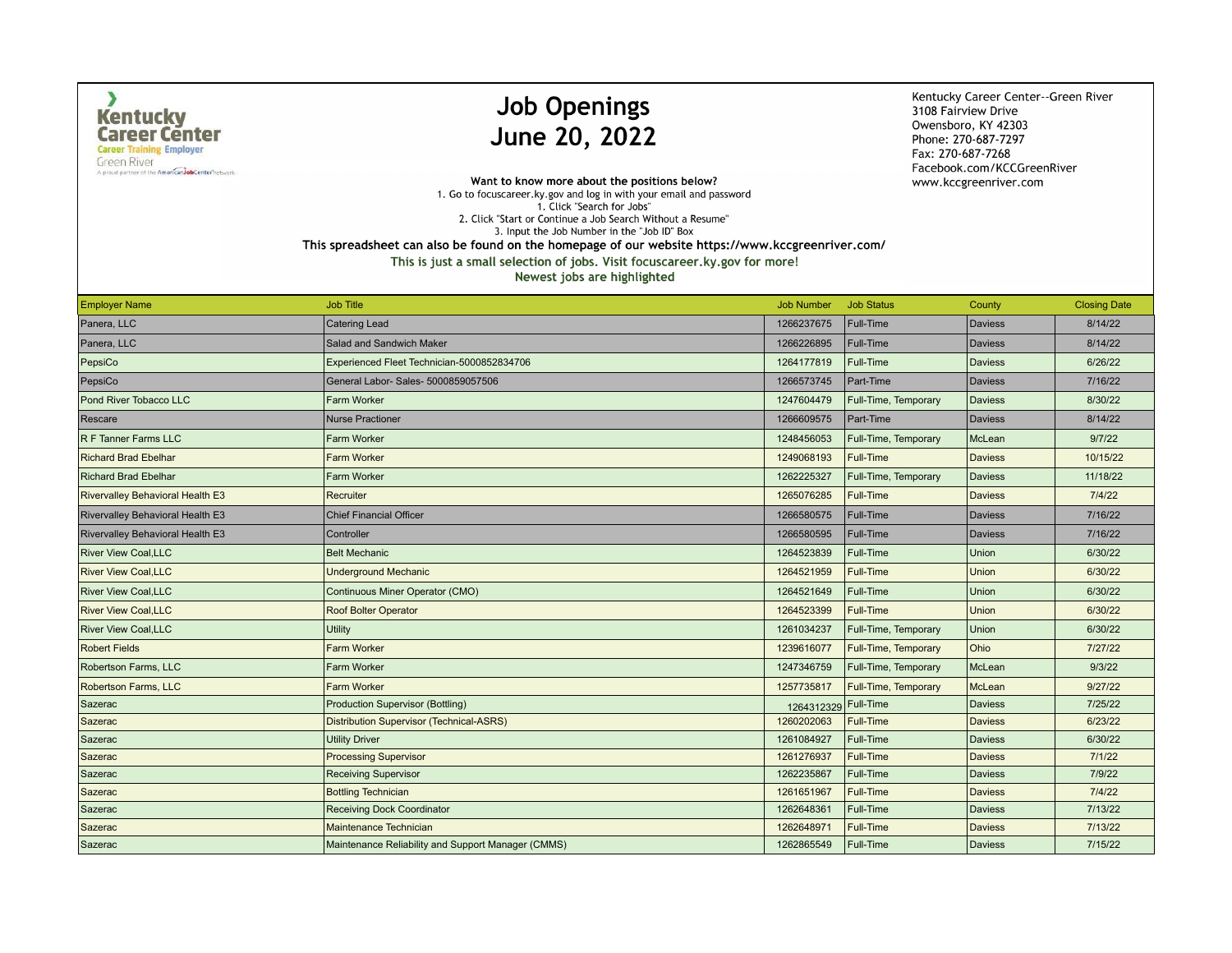$\lambda$ 

**Green River** A proud partner of the American Job Center hetwork

# **Job Openings** June 20, 2022

Kentucky Career Center--Green River 3108 Fairview Drive Owensboro, KY 42303 Phone: 270-687-7297 Fax: 270-687-7268 Facebook.com/KCCGreenRiver www.kccgreenriver.com

Want to know more about the positions below? 1. Go to focuscareer.ky.gov and log in with your email and password 1. Click "Search for Jobs" 2. Click "Start or Continue a Job Search Without a Resume" 3. Input the Job Number in the "Job ID" Box This spreadsheet can also be found on the homepage of our website https://www.kccgreenriver.com/

| <b>Employer Name</b>                   | <b>Job Title</b>                           | <b>Job Number</b> | <b>Job Status</b> | County         | <b>Closing Date</b> |
|----------------------------------------|--------------------------------------------|-------------------|-------------------|----------------|---------------------|
| Sazerac                                | <b>Bottling Technician</b>                 | 1263395709        | Full-Time         | <b>Daviess</b> | 7/18/22             |
| Sazerac                                | <b>Processing Coordinator</b>              | 1264048099        | <b>Full-Time</b>  | <b>Daviess</b> | 7/24/22             |
| Sazerac                                | <b>Bottling Records Coordinator</b>        | 1264205369        | Full-Time         | <b>Daviess</b> | 7/25/22             |
| Sazerac                                | <b>Production Scheduler</b>                | 1265472945        | Full-Time         | <b>Daviess</b> | 8/5/22              |
| Sazerac                                | <b>Maintenance Supervisor</b>              | 1265537375        | Full-Time         | <b>Daviess</b> | 8/6/22              |
| Sazerac                                | <b>Bottling Technician</b>                 | 1265342425        | Full-Time         | <b>Daviess</b> | 8/5/22              |
| Sazerac                                | <b>Shipping Forklift Operator</b>          | 1266433665        | Full-Time         | <b>Daviess</b> | 8/14/22             |
| Sazerac                                | Government Records Supervisor              | 1266738425        | Full-Time         | <b>Daviess</b> | 8/15/22             |
| <b>Securitas Security Services USA</b> | <b>Multi-Site Security Officer</b>         | 1264365609        | Full-Time         | <b>Daviess</b> | 6/22/22             |
| Securitas Security Services USA        | <b>Entry Level Security Officer</b>        | 1264447949        | Full-Time         | <b>Hancock</b> | 6/29/22             |
| <b>Securitas Security Services USA</b> | <b>Security Ofiicer-Entry Level</b>        | 1265151775        | <b>Full-Time</b>  | <b>Daviess</b> | 7/5/22              |
| <b>Securitas Security Services USA</b> | <b>Access Control Security Officer</b>     | 1265152315        | <b>Full-Time</b>  | <b>Daviess</b> | 7/5/22              |
| <b>Securitas Security Services USA</b> | <b>Entry Level Security Officer</b>        | 1265434615        | <b>Full-Time</b>  | <b>Daviess</b> | 7/7/22              |
| <b>Securitas Security Services USA</b> | <b>Access Control Security Officer</b>     | 1265432285        | Part-Time         | <b>Daviess</b> | 7/7/22              |
| <b>Securitas Security Services USA</b> | <b>Security Ofiicer-Entry Level</b>        | 1265432105        | Part-Time         | <b>Daviess</b> | 7/7/22              |
| Securitas Security Services USA        | <b>Entry Level Security Officer</b>        | 1266336275        | Full-Time         | Henderson      | 7/14/22             |
| Securitas Security Services USA        | <b>Entry Level Security Officer</b>        | 1266793225        | Part-Time         | Hancock        | 7/17/22             |
| <b>SGS</b>                             | Preparation Technician, Jr,                | 1264360709        | Full-Time         | Henderson      | 6/25/22             |
| <b>SGS</b>                             | Field Technician, Jr.                      | 1264105209        | <b>Full-Time</b>  | Henderson      | 6/25/22             |
| <b>SGS</b>                             | Field Technician, Jr.- unskilled labor     | 1264518219        | Full-Time         | Henderson      | 6/30/22             |
| <b>SGS</b>                             | PreperationTechnician, Jr.-unskilled labor | 1264518119        | Full-Time         | Henderson      | 6/30/22             |
| <b>SGS</b>                             | Preperation Technician, Jr.                | 1264360709        | Full-Time         | Henderson      | 6/30/22             |
| <b>SGS</b>                             | Laboratory Technician Jr.                  | 1265615795        | <b>Full-Time</b>  | Henderson      | 7/8/22              |
| <b>Sherwin-Williams Company</b>        | Regional Class A Truckdriver-130539        | 1264500749        | Full-Time         | <b>Daviess</b> | 7/29/22             |
| <b>Sherwin-Williams Company</b>        | <b>Store Associate</b>                     | 1260625333        | <b>Full-Time</b>  | <b>Daviess</b> | 6/26/22             |
| <b>Sherwin-Williams Company</b>        | <b>Customer Service Specialist</b>         | 1261495427        | Full-Time         | <b>Daviess</b> | 7/3/22              |
| <b>Sherwin-Williams Company</b>        | <b>Customer Service Specialist</b>         | 1261495537        | Full-Time         | <b>Daviess</b> | 7/3/22              |
| <b>Sherwin-Williams Company</b>        | Pro Sales Rep-Evansville                   | 1261493867        | Full-Time         | Henderson      | 7/3/22              |
| <b>Sherwin-Williams Company</b>        | <b>Delivery Driver I</b>                   | 1262855459        | Part-Time         | Henderson      | 7/15/22             |
| <b>Sherwin-Williams Company</b>        | <b>Customer Service Specialist</b>         | 1264240149        | Part-Time         | <b>Daviess</b> | 7/25/22             |
| <b>Sherwin-Williams Company</b>        | <b>Delivery Driver I</b>                   | 1265576985        | Part-Time         | Daviess        | 8/6/22              |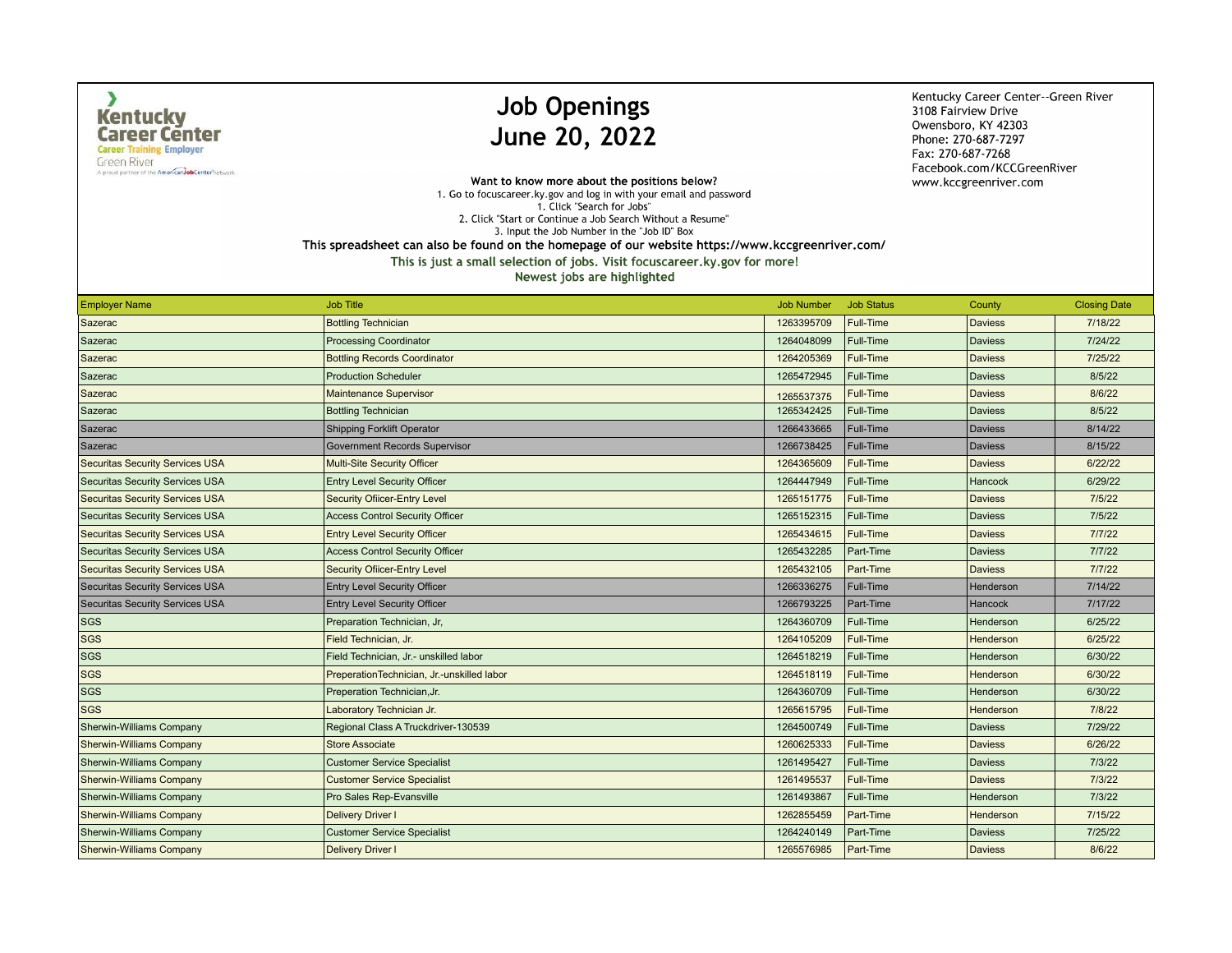$\lambda$ 

A proud partner of the American Job Center hetwork

## **Job Openings** June 20, 2022

Kentucky Career Center--Green River 3108 Fairview Drive Owensboro, KY 42303 Phone: 270-687-7297 Fax: 270-687-7268 Facebook.com/KCCGreenRiver www.kccgreenriver.com

Want to know more about the positions below? 1. Go to focuscareer.ky.gov and log in with your email and password 1. Click "Search for Jobs" 2. Click "Start or Continue a Job Search Without a Resume" 3. Input the Job Number in the "Job ID" Box This spreadsheet can also be found on the homepage of our website https://www.kccgreenriver.com/

This is just a small selection of jobs. Visit focuscareer.ky.gov for more!

| <b>Employer Name</b>                | <b>Job Title</b>                                       | <b>Job Number</b> | <b>Job Status</b> | County             | <b>Closing Date</b> |
|-------------------------------------|--------------------------------------------------------|-------------------|-------------------|--------------------|---------------------|
| <b>Sherwin-Williams Company</b>     | <b>Store Associate</b>                                 | 1265552685        | Part-Time         | <b>Daviess</b>     | 8/6/22              |
| <b>Sherwin-Williams Company</b>     | <b>Store Associate</b>                                 | 1265556585        | Part-Time         | <b>Henderson</b>   | 8/6/22              |
| Sherwin-Williams Company            | Retail Customer Service Specialist                     | 1265576695        | Part-Time         | <b>Daviess</b>     | 8/6/22              |
| Sonoco                              | <b>Production Worker</b>                               | 1260223113        | Full-Time         | Union              | 6/23/22             |
| Sonoco                              | <b>Production Worker</b>                               | 1260222813        | Full -Time        | Union              | 6/23/22             |
| Sonoco                              | <b>Production Worker</b>                               | 1263378199        | Full-Time         | Union              | 7/18/22             |
| Sonoco                              | Maintenance Shift Supervisor                           | 1264153639        | Full-Time         | Henderson          | 7/24/22             |
| Sonpar USA                          | <b>Storeroom Buyer</b>                                 | 1265789805        | Full-Time         | <b>Daviess</b>     | 8/7/22              |
| Southern States Cooperative Inc. E3 | Process Engineer II                                    | 1260172793        | Full-Time         | <b>Hancock</b>     | 6/23/22             |
| Southern States Cooperative Inc. E3 | Bookkeeper/Back Office Help                            | 1261341477        | Full-Time         | <b>Daviess</b>     | 7/2/22              |
| Southern States Cooperative Inc. E3 | Customer Service Associate (Part-Time)                 | 1261439647        | Part-Time         | <b>Daviess</b>     | 7/2/22              |
| Southern States Cooperative Inc. E3 | Seasonal Helper                                        | 1263397749        | Full-Time         | Henderson          | 7/18/22             |
| Southern States Cooperative Inc. E3 | CDL- B Driver                                          | 1266270585        | Full-Time         | Henderson          | 8/14/22             |
| Southwire                           | Electrician                                            | 1260424813        | Full-Time         | <b>Hancock</b>     | 6/25/22             |
| Southwire                           | Engineer, Process II                                   | 1260505803        | Full-Time         | Hancock            | 6/25/22             |
| Southwire                           | <b>Engineer, Process II</b>                            | 1260505353        | <b>Full-Time</b>  | <b>Hancock</b>     | 6/25/22             |
| Southwire                           | Engineer, Process II                                   | 1260504883        | Full-Time         | Hancock            | 6/25/22             |
| Southwire                           | Mechanic, Sr 1                                         | 1260424443        | Full-Time         | <b>Hancock</b>     | 6/25/22             |
| Southwire                           | Mechanic, Sr                                           | 1260423743        | Full-Time         | Hancock            | 6/25/22             |
| Southwire                           | <b>Maintenance Lead</b>                                | 1261809727        | <b>Full-Time</b>  | <b>Hancock</b>     | 7/6/22              |
| Southwire                           | Engineer, Mechanical II                                | 1262024577        | Full-Time         | Hancock            | 7/8/22              |
| Southwire                           | Engineer, Electrical II                                | 1262024427        | Full-Time         | <b>Hancock</b>     | 7/8/22              |
| Southwire                           | Process Engineer II                                    | 1263019179        | Full-Time         | Hancock            | 7/16/22             |
| Southwire                           | Specialist, PRC - Commodity Purchasing                 | 1266045395        | Full-Time         | <b>Hancock</b>     | 8/14/22             |
| Southwire                           | <b>Forklift Operator</b>                               | 1266267125        | Full-Time         | Hancock            | 8/14/22             |
| Southwire                           | <b>Machine Operator</b>                                | 1266266685        | Full-Time         | Hancock            | 8/14/22             |
| Southwire                           | Maintenance Lead                                       | 1266267565        | Full-Time         | Hancock            | 8/14/22             |
| <b>Specialty Foods Group</b>        | <b>HACCP Coordinator</b>                               | 1264965359        | Full-Time         | <b>Daviess</b>     | 7/1/22              |
| Springstone, Inc.                   | Inpatient Therapist PRN Weekend - Sign-on Bonus        | 1259980943        | Full-Time         | Warrick, IN        | 6/20/22             |
| Springstone, Inc.                   | Assessment Specialist- Sign-On Bonus-Brentwood Springs | 1259981453        | <b>Full-Time</b>  | <b>Warrick, IN</b> | 6/20/22             |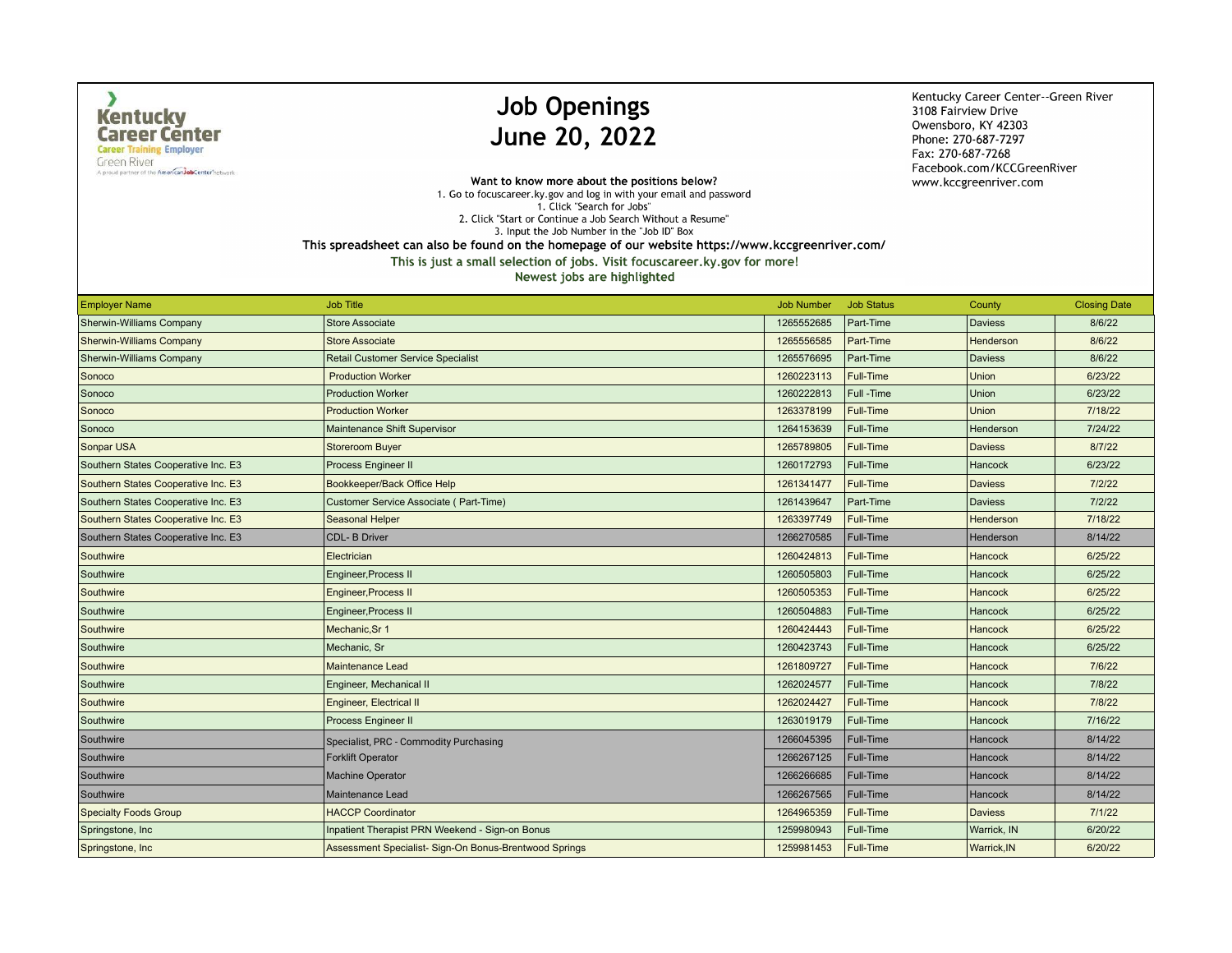$\lambda$ 

**Green River** A proud partner of the American Job Center hetwork

# **Job Openings** June 20, 2022

Kentucky Career Center--Green River 3108 Fairview Drive Owensboro, KY 42303 Phone: 270-687-7297 Fax: 270-687-7268 Facebook.com/KCCGreenRiver www.kccgreenriver.com

Want to know more about the positions below? 1. Go to focuscareer.ky.gov and log in with your email and password 1. Click "Search for Jobs" 2. Click "Start or Continue a Job Search Without a Resume" 3. Input the Job Number in the "Job ID" Box This spreadsheet can also be found on the homepage of our website https://www.kccgreenriver.com/

This is just a small selection of jobs. Visit focuscareer.ky.gov for more!

| <b>Employer Name</b>    | <b>Job Title</b>                                              | <b>Job Number</b> | <b>Job Status</b>    | County         | <b>Closing Date</b> |
|-------------------------|---------------------------------------------------------------|-------------------|----------------------|----------------|---------------------|
| Springstone, Inc.       | Assessment Specialist- Nights-Sign-On Bonus-Brentwood Springs | 1259981573        | Full-Time            | Warrick, IN    | 6/20/22             |
| Springstone, Inc.       | <b>Assessment Coordinator-Weekend Nights</b>                  | 1260658437        | Part-Time            | Warrick, IN    | 6/26/22             |
| Springstone, Inc        | Outpatient Therapist-PT-Brentwood Springs                     | 1260657817        | Part-Time            | Warrick, IN    | 6/26/22             |
| Springstone, Inc        | Licensed Partical Nurse (LPN) Sign-on Bonus-Brentwood Springs | 1260726007        | <b>Full-Time</b>     | Warrick, IN    | 6/26/22             |
| Springstone, Inc        | Director Of Assesment                                         | 1260726277        | Full-Time            | Warrick, IN    | 6/26/22             |
| Spingstone, Inc         | <b>Assessment Specialist-PRN Weekend</b>                      | 1261092827        | <b>Full-Time</b>     | Warrick, IN    | 6/30/22             |
| Springstone, Inc.       | Receptionist-Patient Access-Brentwood Springs                 | 1261092497        | Full-Time            | Warrick, IN    | 6/30/22             |
| Springstone, Inc.       | <b>Director of Nursing</b>                                    | 1261600097        | <b>Full-Time</b>     | Warrick, IN    | 7/3/22              |
| Springstone, Inc        | Registered Nurse (RN)-Sign-on Bonus- Brentwood Springs        | 1261950227        | Full-Time            | Warrick, IN    | 7/7/22              |
| Springstone, Inc        | Behavior Health Tech - \$5000 Sign-on Bonus - Evenings/Nights | 1262926409        | <b>Full-Time</b>     | Warrick, IN    | 7/15/22             |
| Springstone, Inc.       | House Supervisor (RN) - Brentwood Springs                     | 1262926149        | Full-Time            | Warrick, IN    | 7/15/22             |
| Springstone, Inc.       | Outpatient Therapist - Evening Shift - Brentwood Springs      | 1262926629        | <b>Full-Time</b>     | Warrick, IN    | 7/15/22             |
| Springstone, Inc.       | Pet Therapy-PRN-Brentwood Springs                             | 1262926819        | Full-Time            | Warrick, IN    | 7/15/22             |
| Springstone, Inc.       | Van Driver- Brentwood Springs                                 | 1263243029        | Full-Time            | Warrick, IN    | 7/17/22             |
| Springstone, Inc.       | Assessment Specialist- Evenings-Brentwood Springs             | 1263635699        | Full-Time            | Warrick, IN    | 7/21/22             |
| Springstone, Inc.       | Receptionist-Patient Access-Brentwood Springs                 | 1263635379        | <b>Full-Time</b>     | Warrick, IN    | 7/21/22             |
| Springstone, Inc.       | Outpatient Therapist-Sign on Bonus-Brentwood Springs          | 1264229339        | Full-Time            | Warrick, IN    | 7/25/22             |
| Springstone, Inc.       | <b>Utilization Review Clerk</b>                               | 1264228969        | <b>Full-Time</b>     | Warrick, IN    | 7/25/22             |
| Springstone, Inc.       | Behavior Health Tech - \$5000 Sign-on Bonus - Evenings/Nights | 1265089145        | Full-Time            | Warrick, IN    | 8/2/22              |
| Springstone, Inc.       | Director Of Assessment (Clinical)                             | 1265089405        | Full-Time            | Warrick, IN    | 8/2/22              |
| Springstone, Inc.       | <b>Utilization Review Specialist</b>                          | 1265088625        | Full-Time            | Warrick, IN    | 8/2/22              |
| Springstone, Inc        | Registered Nurse (RN)- Sign-On Bonus                          | 1265847025        | <b>Full-Time</b>     | Warrick, IN    | 8/7/22              |
| Springstone, Inc.       | Assessment Specialist-Nights- Sign-On Bonus                   | 1265847355        | Full-Time            | Warrick, IN    | 8/7/22              |
| Springstone, Inc.       | Behavioral Health Tech- PRN Weekend- Sign On Bonus            | 1266360145        | Full-Time            | Warrick, IN    | 8/14/22             |
| Springstone, Inc.       | Music or Art Therapist, CTRS-Brentwood Springs                | 1266287885        | Full-Time            | Warrick, IN    | 8/14/22             |
| Springstone, Inc.       | Inpatient Therapist- Sign-On Bonus                            | 1266414465        | Full-Time            | Warrick, IN    | 8/14/22             |
| Springstone, Inc.       | Phlebotomist - PRN Weekend 5a-7a                              | 1266697175        | Full-Time            | Warrick, IN    | 8/14/22             |
| Springstone, Inc        | <b>Brentwood Springs Psychiatrist</b>                         | 1266697975        | Full-Time            | Warrick, IN    | 8/14/22             |
| Springstone, Inc.       | Assessment Coordinator-Weekend Nights                         | 1266696395        | Full-Time            | Warrick, IN    | 8/14/22             |
| Stephen Tobacco Co. LLC | <b>Farm Worker</b>                                            | 1246250233        | Full-Time, Temporary | <b>Daviess</b> | 8/23/22             |
| Stericycle              | <b>Plant Associate Sharps</b>                                 | 1265380845        | Full-Time            | Ohio           | 8/5/22              |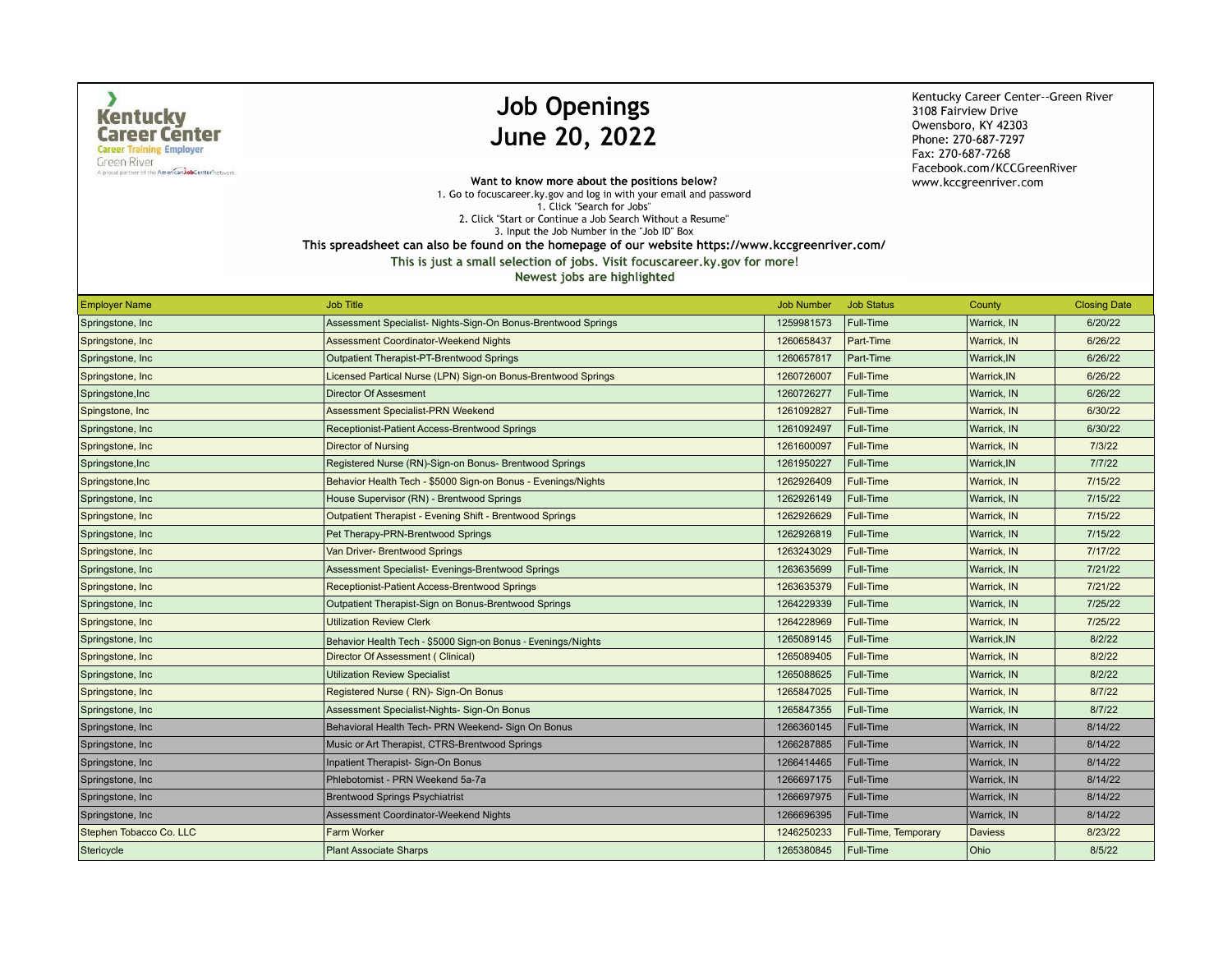$\lambda$ 

**Green River** A proud partner of the American Job Center hetwork

# **Job Openings** June 20, 2022

Kentucky Career Center--Green River 3108 Fairview Drive Owensboro, KY 42303 Phone: 270-687-7297 Fax: 270-687-7268 Facebook.com/KCCGreenRiver www.kccgreenriver.com

Want to know more about the positions below? 1. Go to focuscareer.ky.gov and log in with your email and password 1. Click "Search for Jobs" 2. Click "Start or Continue a Job Search Without a Resume" 3. Input the Job Number in the "Job ID" Box This spreadsheet can also be found on the homepage of our website https://www.kccgreenriver.com/

This is just a small selection of jobs. Visit focuscareer.ky.gov for more!

| <b>Employer Name</b>           | <b>Job Title</b>                           | <b>Job Number</b> | <b>Job Status</b> | County         | <b>Closing Date</b> |
|--------------------------------|--------------------------------------------|-------------------|-------------------|----------------|---------------------|
| Stericycle                     | Yard Hostler- Non CDL                      | 1260375143        | Full-Time         | Ohio           | 6/24/22             |
| Stericycle                     | <b>Plant Associate Sharps</b>              | 1261088097        | Full-Time         | Ohio           | 6/30/22             |
| Stericycle                     | Regional/Local CDL-A-Home Everyday         | 1260978127        | Full-Time         | Ohio           | 6/30/22             |
| Stericycle                     | Local/Regional-CDL-A-Home Every Night!     | 1261847057        | Full-Time         | Ohio           | 7/7/22              |
| Stericycle                     | Local/Regional-CDL-A-Home Every Night!     | 1261846517        | Full-Time         | Ohio           | 7/7/22              |
| Stericycle                     | Driver Route Hybrid NonCDL-Med/Sherd       | 1262339327        | Full-Time         | Ohio           | 7/10/22             |
| Stericycle                     | <b>Plant Associate</b>                     | 1263648679        | Full-Time         | Ohio           | 7/21/22             |
| Stericycle                     | <b>Plant Associate Sharps</b>              | 1265670125        | Full-Time         | Ohio           | 8/6/22              |
| Stericycle                     | <b>Plant Associate</b>                     | 1265669805        | Full-Time         | Ohio           | 8/6/22              |
| Stericycle                     | <b>Plant Associate</b>                     | 1266674205        | Full-Time         | Ohio           | 8/14/22             |
| <b>Sunbelt Rentals</b>         | <b>Class A CDL Driver</b>                  | 1266032685        | <b>Full-Time</b>  | <b>Daviess</b> | 8/14/22             |
| <b>The Cellular Connection</b> | Sales Associate                            | 1262808149        | Full-Time         | <b>Daviess</b> | 7/14/22             |
| <b>The Cellular Connection</b> | <b>Sales Associate</b>                     | 1265307265        | Full-Time         | <b>Daviess</b> | 8/4/22              |
| Timesavers Kentucky LLC        | Caregiver                                  | 1261893337        | Full-Time         | <b>Daviess</b> | 8/31/22             |
| <b>Total Renal Care Inc</b>    | Social Worker (MSW)                        | 1265338465        | Full-Time         | Henderson      | 8/5/22              |
| Total Renal Care Inc           | <b>Registered Nurse</b>                    | 1262118247        | Full-Time         | Henderson      | 7/8/22              |
| <b>Total Rental Care Inc.</b>  | <b>Chronic Licensed Practical Nurse II</b> | 1260769997        | Full-Time         | <b>Daviess</b> | 6/27/22             |
| <b>Total Renal Care Inc.</b>   | Registered Nurse-Sign on bonus offered!    | 1261122677        | Full-Time         | <b>Daviess</b> | 7/1/22              |
| <b>Total Renal Care Inc.</b>   | <b>Chronic Licensed Practical Nurse</b>    | 1261780767        | Full-Time         | Henderson      | 7/3/22              |
| Total Renal Care Inc.          | <b>Registered Nurse</b>                    | 1261491777        | Full-Time         | Henderson      | 7/3/22              |
| <b>Total Renal Care Inc.</b>   | <b>Registered Nurse</b>                    | 1261491887        | Full-Time         | Henderson      | 7/3/22              |
| <b>Total Renal Care Inc.</b>   | <b>Registered Nurse</b>                    | 1261493267        | Full-Time         | Henderson      | 7/3/22              |
| <b>Total Renal Care Inc.</b>   | <b>Patient Care Technician</b>             | 1261491997        | <b>Full-Time</b>  | Henderson      | 7/3/22              |
| <b>Total Renal Care Inc.</b>   | <b>Float Registered Nurse</b>              | 1261767187        | Full-Time         | <b>Daviess</b> | 7/3/22              |
| <b>Total Renal Care Inc.</b>   | Registered Nurse - Train in Dialysis       | 1262314427        | <b>Full-Time</b>  | <b>Daviess</b> | 7/9/22              |
| <b>Total Renal Care Inc.</b>   | Peritoneal Dialysis Registered Nurse       | 1262314567        | Full-Time         | <b>Daviess</b> | 8/12/22             |
| <b>Total Renal Care Inc.</b>   | <b>Licensed Practical Nurse (LPN)</b>      | 1262314267        | Full-Time         | Henderson      | 7/9/22              |
| <b>Total Renal Care Inc.</b>   | LPN-Train                                  | 1264476839        | Full-Time         | Henderson      | 7/28/22             |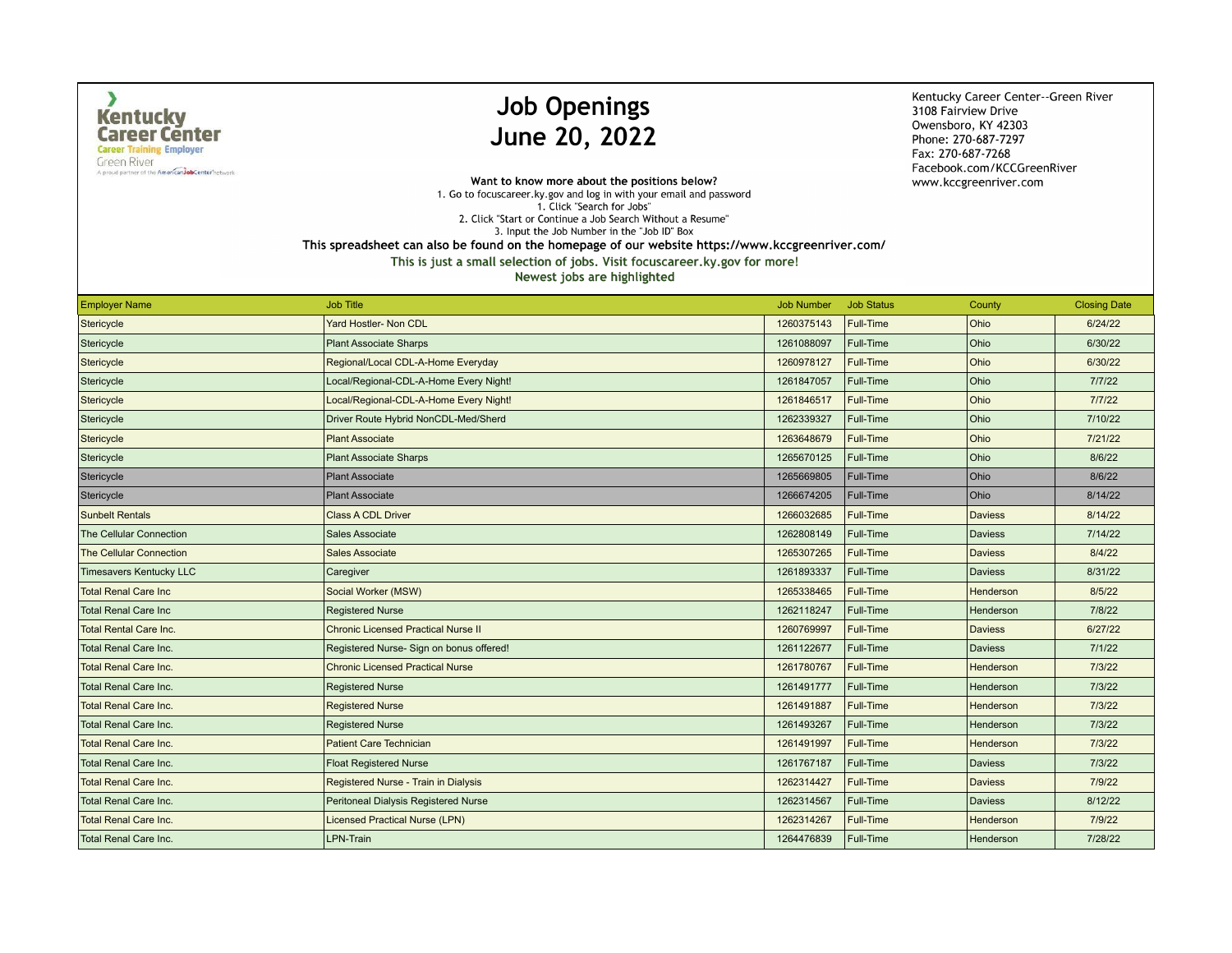$\lambda$ 

**Green River** A proud partner of the American Job Center hetwork

## **Job Openings** June 20, 2022

Kentucky Career Center--Green River 3108 Fairview Drive Owensboro, KY 42303 Phone: 270-687-7297 Fax: 270-687-7268 Facebook.com/KCCGreenRiver www.kccgreenriver.com

Want to know more about the positions below? 1. Go to focuscareer.ky.gov and log in with your email and password 1. Click "Search for Jobs" 2. Click "Start or Continue a Job Search Without a Resume" 3. Input the Job Number in the "Job ID" Box

This spreadsheet can also be found on the homepage of our website https://www.kccgreenriver.com/

| <b>Employer Name</b>                  | <b>Job Title</b>                                             | <b>Job Number</b> | <b>Job Status</b>           | County         | <b>Closing Date</b> |
|---------------------------------------|--------------------------------------------------------------|-------------------|-----------------------------|----------------|---------------------|
| <b>Total Renal Care Inc.</b>          | <b>Registered Nurse</b>                                      | 1264477179        | <b>Full-Time</b>            | Henderson      | 7/28/22             |
| Total Renal Care Inc.                 | <b>Registered Nurse</b>                                      | 1266311285        | Full-Time                   | Henderson      | 8/14/22             |
| Total Renal Care Inc.                 | <b>Registered Nurse</b>                                      | 1266312265        | Full-Time                   | Henderson      | 8/14/22             |
| <b>Total Renal Care Inc.</b>          | <b>Patient Care Technician</b>                               | 1266390905        | Full-Time                   | <b>Daviess</b> | 8/14/22             |
| <b>Total Renal Care Inc.</b>          | Social Worker (BSW)                                          | 1266386725        | Full-Time                   | Henderson      | 8/14/22             |
| <b>Total Renal Care Inc.</b>          | Peritoneal Dialysis Registered Nurse                         | 1266458975        | Full-Time                   | <b>Daviess</b> | 8/14/22             |
| <b>Total Renal Care Inc.</b>          | <b>Chronic Registered Nurse</b>                              | 1266459155        | <b>Full-Time</b>            | <b>Daviess</b> | 8/14/22             |
| <b>Total Renal Care Inc.</b>          | Social Worker (BSW)                                          | 1266531315        | Full-Time                   | Henderson      | 8/14/22             |
| <b>Total Renal Care Inc.</b>          | <b>Acute Registered Nurse Bonus</b>                          | 1266603695        | Full-Time                   | Daviess        | 8/14/22             |
| <b>Total Renal Care Inc.</b>          | Hospital Services Registered Nurse RN * \$7,500 Hiring Bonus | 1266666665        | Full-Time                   | Daviess        | 8/14/22             |
| <b>Triple P Family Farms LLC</b>      | <b>Farm Worker</b>                                           | 1255432465        | Full-Time, Temporary        | McLean         | 9/30/22             |
| Trelleborgvibracoustic                | Maintenance Technician                                       | 1264930569        | Full-Time                   | Union          | 8/19/22             |
| <b>Trugreen Chemlawn</b>              | <b>Pest Control Service Representative</b>                   | 1264445709        | Full-Time                   | Henderson      | 7/25/22             |
| Trugreen Chemlawn                     | Pest Control Service Representative                          | 1259916183        | Full-Time                   | <b>Daviess</b> | 6/20/22             |
| <b>Truegreen Chemlawn</b>             | Inside/Outside Sales Representative                          | 1260174523        | <b>Full-Time</b>            | <b>Daviess</b> | 6/23/22             |
| <b>Truegreen Chemlawn</b>             | <b>Pest Control Service Representative</b>                   | 1260134823        | Full -Time                  | Henderson      | 6/23/22             |
| <b>Trugreen Chemlawn</b>              | <b>Customer Service Representative</b>                       | 1260955417        | <b>Full-Time</b>            | Henderson      | 6/29/22             |
| <b>Trugreen Chemlawn</b>              | Pest Control Service Representative                          | 1261523917        | Full-Time                   | <b>Daviess</b> | 7/3/22              |
| <b>Trugreen Chemlawn</b>              | <b>Pest Control Service Representative</b>                   | 1263694919        | <b>Full-Time</b>            | Henderson      | 7/21/22             |
| Trugreen Chemlawn                     | <b>Customer Service Representative</b>                       | 1263783309        | Full-Time                   | Henderson      | 7/22/22             |
| Trugreen Chemlawn                     | <b>Pest Control Service Representative</b>                   | 1266219035        | Full-Time                   | <b>Daviess</b> | 8/14/22             |
| Trugreen Chemlawn                     | Inside/Outside Sales Representative                          | 1266219485        | Full-Time                   | <b>Daviess</b> | 8/14/22             |
| Trugreen Chemlawn                     | <b>Pest Control Service Representative</b>                   | 1266792785        | Full-Time                   | <b>Daviess</b> | 8/15/22             |
| Trugreen Chemlawn                     | Inside/Outside Sales Representative                          | 1266793525        | Full-Time                   | <b>Daviess</b> | 8/15/22             |
| <b>Turner Ag Management LLC</b>       | <b>Farm Worker</b>                                           | 1238717641        | <b>Full-Time</b>            | McLean         | 8/1/22              |
| Turner Ag Management LLC              | <b>Farm Worker</b>                                           | 1255437327        | Full-Time, Temporary        | McLean         | 9/30/22             |
| <b>Tyson Sanderfur</b>                | <b>Farm Worker</b>                                           | 1240304437        | Full-Time, Temporary        | Ohio           | 8/31/22             |
| Verizon                               | <b>Business Sales Account Executive</b>                      | 1263461549        | Full-Time                   | Daviess        | 7/18/22             |
| <b>Vickers Tobacco Production LLC</b> | <b>Farm Worker</b>                                           | 1250080525        | <b>Full-Time, Temporary</b> | McLean         | 7/16/22             |